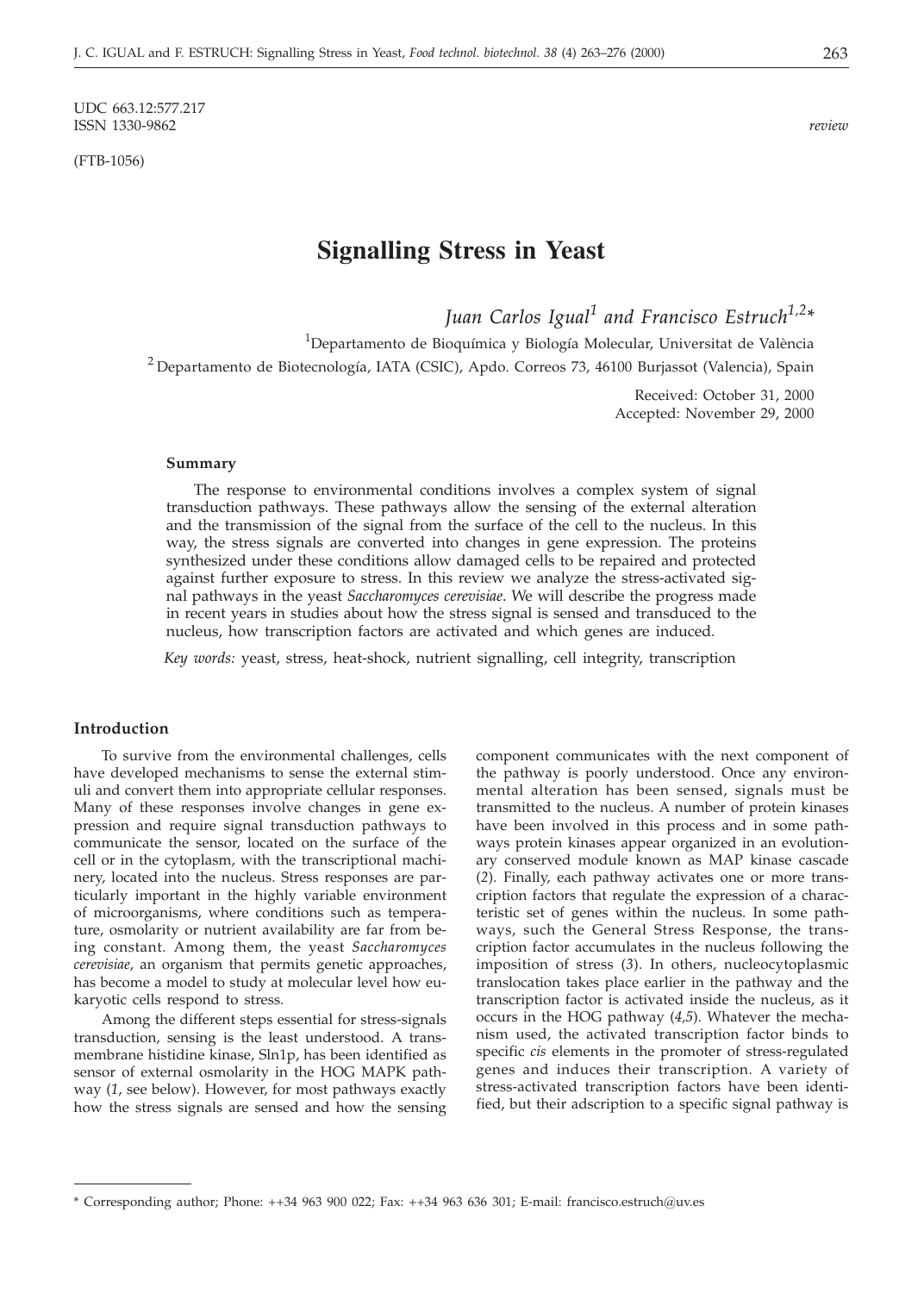not always clear. The complexity at this level is considerable: some transcription factors can be activated through different pathways, equally there are pathways that operate through different factors.

Besides the multi-component pathways, there are also examples where the transcription factor is directly activated by the stress condition or in a way that involves only a few regulatory functions. Thus, the transcription factor Yap1 is regulated at the level of cellular localization, through a C-terminal cysteine-rich domain that acts directly as sensor of the redox state (*6*).

In this review we will analyse the stress-activated pathways that have been described in the yeast *S. cerevisiae*. Additionally, we will discuss the physiological role of these pathways in the light of the genes that each pathway regulates and how their products protect cells against the deleterious effect of stress.

# **The cAMP-PKA Pathway and the General Stress Response**

In budding yeast, the cAMP-PKA pathway has been involved in the control of many cellular processes, including nutrient sensing, regulation of yeast cell proliferation, carbon storage and stress response (*7,8*). The role of the cAMP-PKA pathway as sensor of the nutritional status of the cell has been suggested by the phenotypes shown by mutants in this pathway. Those mutants with reduced pathway activity respond as if nutrient-limited, even in rich medium, and arrest at the same point of the cell cycle as cells starved for nutrients (*9*). This has been related to the requirement of cAMP for the transcription of G1 cyclins (*10*). On the other hand, mutants with overactive cAMP-PKA pathway fail to arrest in G1 upon nutrient starvation (*11*). These results have been interpreted in such a way that cells with an activated pathway are unable to respond to the loss of nutrients, fail to arrest in G1 and become stranded throughout the cell cycle as they run out of resources. However, further studies revealed that cells with an activated cAMP-PKA pathway do not continue to divide after nitrogen starvation, but are unable to complete their current cell cycle and arrest at different points (*12*). Therefore, the sensitive phenotype shown by these mutants could be the consequence of the improper arrest of the cell cycle in starvation conditions.

The components of the cAMP-PKA pathway (Fig. 1) have been extensively studied (reviewed in *8*). The cAMP is synthesized by the adenylate cyclase, encoded by the *CYR1*/*CDC35* gene and, as in most eukaryotic cells, increased intracellular cAMP concentrations activates the cAMP-dependent protein kinase (PKA) by binding to the regulatory subunit (encoded by the *BCY1* gene) and dissociating the catalytic subunits (encoded by *TPK1*, *TPK2* and *TPK3*). Recently, Reinders *et al*. (*13*) have identified the Rim15p kinase as a component of the cAMP-PKA pathway acting immediately downstream and under the negative regulation of PKA to control a broad range of adaptations in response to nutrient limitation, including transcriptional mechanisms (see below). The activation of adenylate cyclase can occur through different pathways, involving a G-protein coupled receptor (GPCR) system or the GTPases Ras1p and Ras2p. The GPCR would activate adenylate cyclase in response to glucose (*8*). The function of the Ras proteins might be related to the sensing and transmission of stress signals on the basis that the activity of the guanine nucleotide exchange factor for Ras, Cdc25p, is positively regulated by the Heat Shock Protein Ssa1p (a member of the Hsp70 family, see below) through a direct interaction (*14*). Therefore, it has been proposed that the accumulation of denatured proteins upon stress conditions would reduce the activity of the cAMP-PKA pathway by recruiting Hsp's and reducing their interaction (and thereby its positive effect) with Cdc25p.

The activation of PKA causes transient changes in several systems, including trehalose and glycogen metabolism, glycolysis and gluconeogenesis, which contain



**Fig. 1. The cAMP-PKA pathway and the control of the expression of STRE- and PDS-containing genes**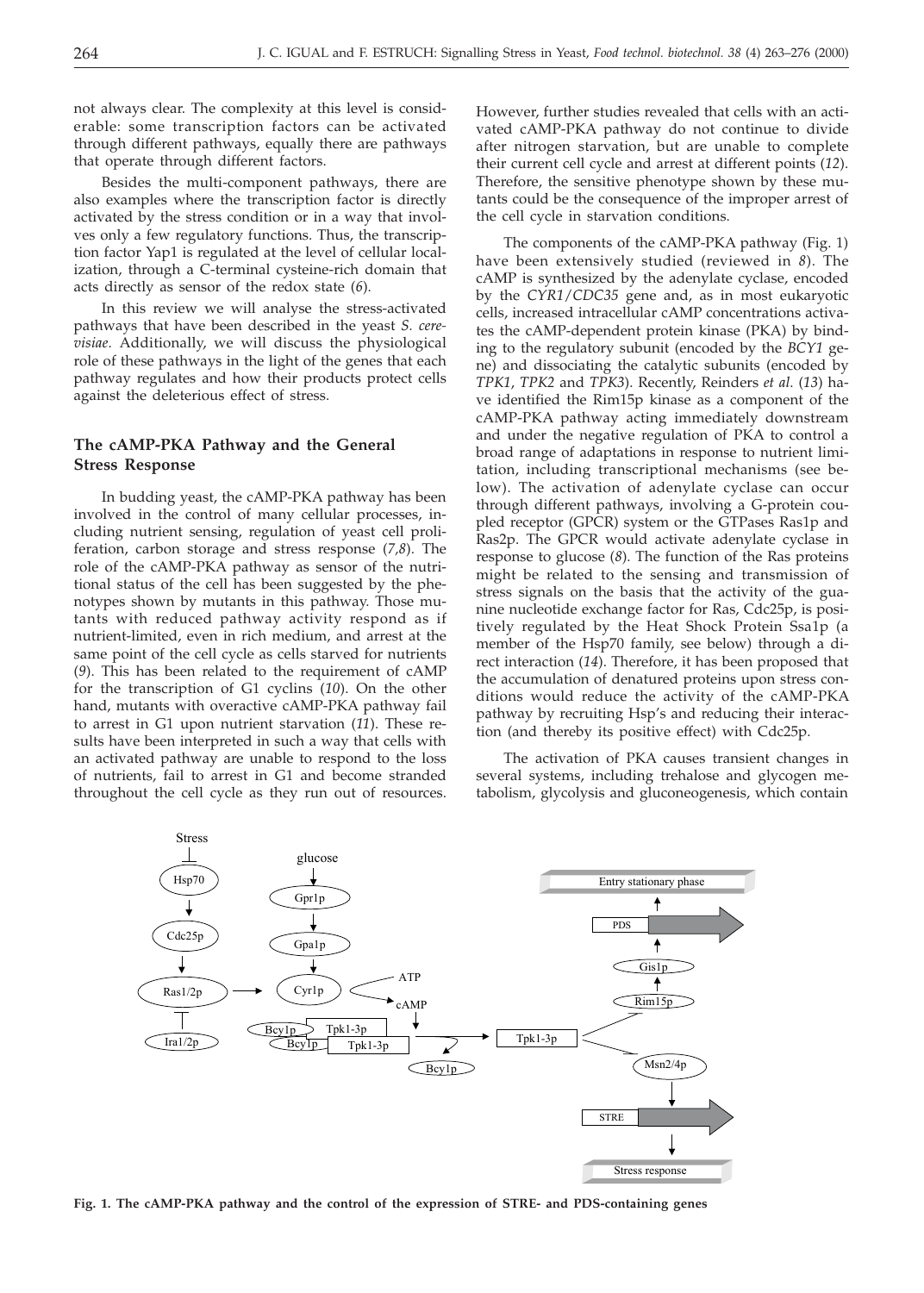components controlled by PKA-mediated phosphorylation (*8*). Moreover, basal and induced expression of some *HSP* genes was found to be enhanced in *ras2* mutants with low PKA activity and dramatically reduced in *bcy1* mutants with high constitutive PKA levels (*15,16*). The group of genes negatively regulated by the cAMP-PKA pathway are activated in response to very different stress conditions. According to this, a strong correlation has been observed between the activity of PKA and the extent of thermotolerance: cells with low PKA activity are remarkably thermotolerant whereas cells with high constitutive PKA are thermosensitive under all conditions (*15*). These observations suggest the existence of integrating mechanism, which is sensing and responding to different forms of stress: the *general stress response*. Additionally, a common *cis*-regulatory element has been identified in the promoter of many genes whose induction is mediated by different forms of stress (*17,18*). This element was designated STRE (by stress responsive element), and has the core consensus sequence AGGGG (*15*). STRE sequences have been identified in many stress-induced genes and a computer search of the entire yeast genome predicts as many as 186 potential STRE-regulated genes (*19*). This sequence is sufficient for the activation of a reporter gene by different types of stress, is functional in both orientations, and is negatively regulated by the cAMP-PKA pathway (*20*). Besides its negative regulation by the cAMP-PKA pathway, STREs have been involved in HOG-dependent transcriptional activation (see below).

In relation to the *trans*-acting factors involved in STRE-mediated genes expression, two zinc finger proteins, Msn2p and Msn4p, have been shown to specifically bind to this sequence (*21,22*). The *MSN2* gene was isolated as multicopy suppressor of the raffinose utilisation defect shown by mutants with a thermosensitive allele of the *SNF1* gene. A second similar zinc finger gene, *MSN4*, was isolated by sequence homology and shares with *MSN2* the capability to suppress the thermosensitive *snf1* mutation when overexpressed (*23*). However, Snf1p is not required for transcriptional induction mediated by STRE (*21*). The transcription factors Msn2p and Msn4p recognise and bind STREs both *in vitro* and *in vivo* (*3,21*). Footprinting analysis shows that the binding is enhanced by stress, coinciding with the nuclear accumulation of both factors (*3*). PKA pathway is involved in localization of Msn2p and Msn4p; there is an inverse correlation between PKA activity and nuclear localization, and mutations in the potential PKA modification sites of Msn2p lead to constitutive nuclear localization of this protein. Considering these results, a model of regulation in which stress induces nuclear import and PKA activity induces export by independent mechanisms has been suggested (*3*). However, translocation of Msn2p and Msn4p is not the only regulatory mechanism involved in STRE-mediated activation. Nuclear export of Msn2p and Msn4p depends on the product of the *MSN5* gene, encoding an export receptor that interacts with the small GTPase Ran and involved in different signalling pathways (*24,25*). In a *msn5* mutant Msn2p and Msn4p are nuclear localised even in non-stress conditions (*26*), but, in spite of this constitutive nuclear localization, regulation of STRE-dependent genes is not affected in *msn5* mutants (P. M. Alepuz and F. Estruch unpublished results), suggesting additional mechanism(s) to regulate Msn2p and Msn4p activity. Recently, Beck and Hall (*27*) have reported that rapamycin, acting through the TOR pathway, induces the nuclear accumulation of Msn2p and Msn4p. The effect of the rapamycin treatment is to release Msn2p and Msn4p from Bmh2p that retains these factors in the cytoplasm. Release of Msn2p and Msn4p from Bmh2p can be also induced in response to glucose withdrawal, although the effect of other stress conditions on this interaction has not been investigated. Bmh2p, and its homologue Bmh1p, are 14-3-3 protein required for Ras/MAPK cascade signalling during pseudohyphal development (*28*). The relationship between the TOR and the Ras/PKA pathway in controlling the nuclear localization of Msn2p and Msn4p is an important question that deserves further analysis.

Although one can imagine a scenario where Msn2p and Msn4p are activated by very different forms of stress and induce the transcription of a large battery of genes, the situation is not so simple. Treger *et al*. (*19*) have analysed the requeriment for Msn2p and Msn4p in the induction by heat shock of several STRE-containing genes. They have found that for some genes, such *PGM2*, heat-induction is completely abolished in a *msn2* single mutant. For most of them, the induction is reduced in the *msn2* single mutant and abolished in the *msn2 msn4* double mutant. They even have found a gene, *PDE2*, which heat-induction is not afected by the absence of Msn2p and only is defective in the double mutant strain. Moreover, the contribution of Msn2p and Msn4p in the activation also depends on the stress condition (M. Amorós and F. Estruch unpublished results). Finally, Msn2p and Msn4p are not required for osmotic stress induction of STRE, although the absolute level of transcription is severely reduced (*21,29*).

As it has been mentioned, due to the presence of STRE sequences in their promoter, many yeast genes are candidates for regulation through the General Stress Response pathway. The list includes genes involved in carbon metabolism, transporters, proteases and genes with protective functions against different types of stress, among them *HSP104*, *CTT1* and the trehalose metabolism genes *TPS1*, *TPS2*, *TPS3* and *TSL1* (*19,30*). In agreement with their role as main STRE transcription factors, *msn2msn4* double mutants show a higher sensitivity to different stresses, including carbon source starvation, heat shock and severe osmotic and oxidative stresses. On the other side, overexpression of *MSN2* and *MSN4* genes improves the resistance to starvation and thermal stresses (*21,31*). However, the phenotypes shown by the *msn2msn4* mutants are not as severe as one would expect considering the number of genes regulated through the general stress response. The redundance of regulatory elements on the promoter of genes with important roles in the stress response could explain the relatively mild phenotypes of the mutants. Moreover, the pleiotropic sensitivity is not observed in stationary mutant cells, despite that most of the proteins induced at the diauxic transition depends on Msn2/4p (*30*), suggesting the activation of Msn2/4-independent protective mechanisms in stationary phase cells. A candidate to activate these mechanisms is the protein kinase Rim15p that it has re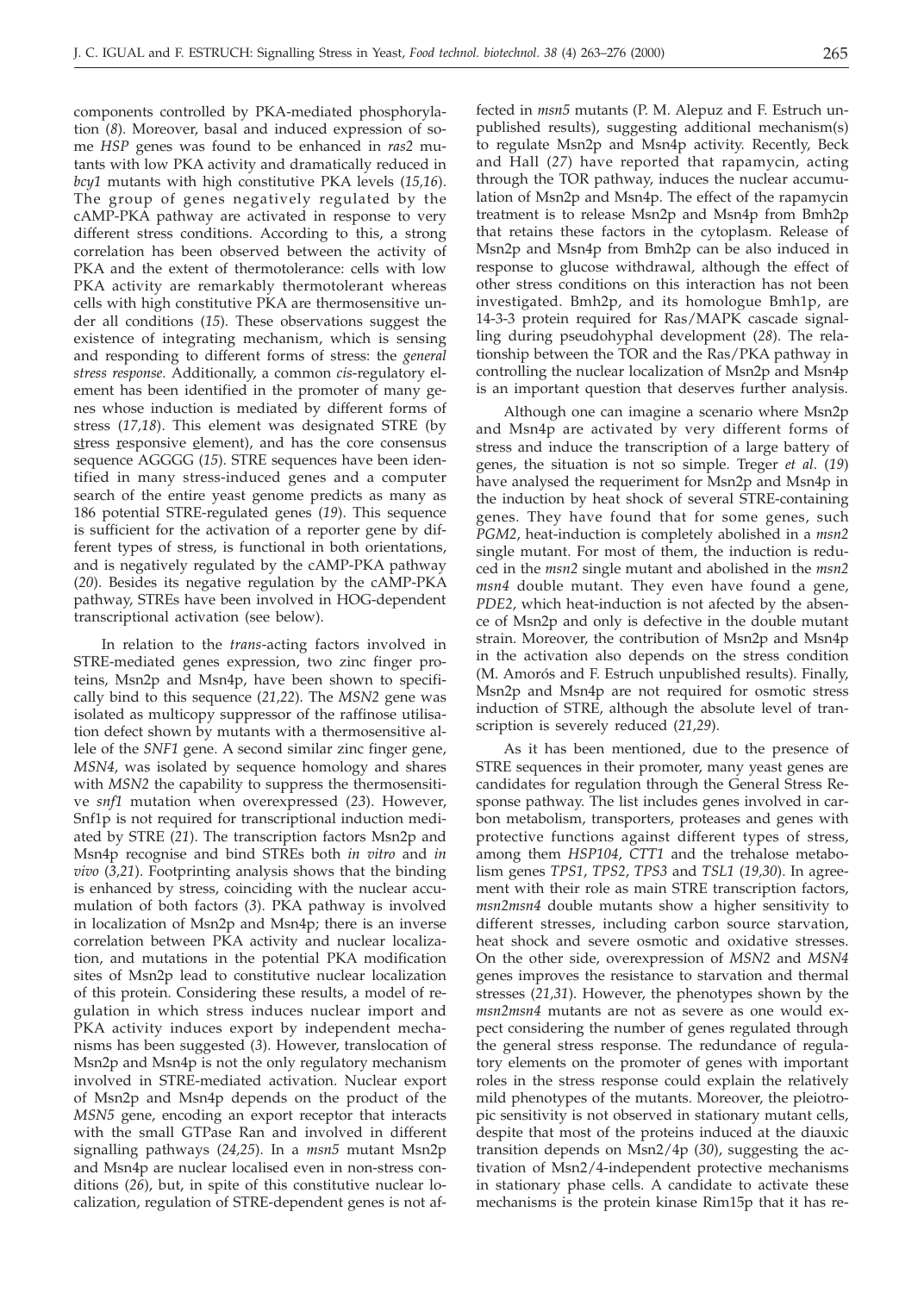cently been involved in the physiological adaptations necessary for proper entry into stationary phase (*13*). *rim15* mutants show a defective induction of thermotolerance and starvation resistance upon entry into stationary phase and are unable to induce the post-diauxic transcription of genes such as *HSP12*, *HSP26* and *SSA3*. Genetic analysis has placed Rim15p immediately downstream and under the negative control of cAMP (Fig. 1) (*13*). The possibility that Rim15p is involved in the PKA regulation of Msn2/4p function remains to be investigated. Another gene whose expression requires Msn2p and Msn4p is *YAK1*. This gene encodes a protein kinase whose loss confers slow growth to a strain deleted for *TPK1*, *TPK2* and *TPK3*, the redundant genes for the catalytic subunit of PKA (*32*). Thus, Yak1p kinase appears to negatively regulate cellular processes that are essential for growth and are under PKA control. Interestingly, PKA activity is largely dispensable in a strain lacking Msn2p and Msn4p, suggesting a model in which the main essential function of PKA would be to inhibit the expression or function of growth inhibitory genes, such as *YAK1*, under the control of Msn2/4p (*32*).

A variety of evidence supports the existence of PKA-dependent transcriptional mechanisms non-mediated by STRE sequences. Another *cis* regulatory element called PDS (post diauxic shift) has been identified in the promoter of the *SSA3* gene. This element, with a sequence (T/AAGGGA) resembling the STRE, is also regulated by the cAMP-PKA pathway and is responsible for the induction of *SSA3* late in the growth curve (*33*). However, both elements seem to be regulated in a different way since PDS is only able to cause a marginal increase in expression in response to heat shock (*33*) and is not affected by mutations in transcription factors involved in STRE-driven gene expression (*21*, M. Amorós and F. Estruch unpublished results). Recently, a zinc finger transcription factor, Gis1p, that acts in the cAMP-PKA pathway downstream of Rim15p has been identified (*34*). Transcriptional analysis suggests that Gis1p controls activation through the PDS element in response to nutritional limitation.

# **The Tor Pathway: Nutrient Sensing and Growth**

Tor proteins are emerging as key regulators in the control of cell growth in response to nutrients (*35,36*). They were identified as proteins in which mutations could confer resistance to the toxic effects of the immunosupressant rapamycin (Tor: 'target of rapamycin') (*37*). Tor proteins contain a region in the carboxyl-terminus with homology to phosphatidylinositol kinases. Although evidence for lipid substrates has been presented (*38,39*), the essential activity of Tor is probably as protein kinases (*40,41*). There are two related Tor proteins in *S. cerevisiae*, denominated Tor1p and Tor2p (*38,42,43*). Both Tor1p and Tor2p share an essential function in promoting growth. Tor2p, but not Tor1p, has an additional function regulating actin cytoskeleton dynamics through the PKC-pathway (see below) (*44,45*).

The growth-promoting function of the Tor proteins is regulated by nutrients: when nutrients are available Tor activity stimulates growth; by contrast, limitations in nutrients led to the inactivation of Tor signalling and

cessation of growth. The way Tor activity is regulated by nutrients is beginning to be understood. In this respect, rapamycin is being an invaluable tool in elucidating this and other mechanisms involved in Tor signalling. Rapamycin binds with high affinity to a prolyl isomerase (FKBP or Rbp1p). This complex then binds to a region of Tor proteins adjacent to the catalytic domain, resulting in inhibition of Tor function (*43,46*). It is noteworthy that while rapamycin inhibits the promoting growth function shared by Tor1p and Tor2p, does not affect Tor2p-dependent actin organization function (*43*). This suggests that rapamacyn-Rbp1p complex does not inhibit kinase activity but rather blocks Tor access to those substrates involved in promoting growth. Finally, binding of the rapamycin-Rbp1p complex seems to be regulated by the phosphorylated state of the Tor protein (*36*). Nevertheless, in spite of increased knowledge of Tor regulation, the endogenous ligand controlling the binding of Rbp1p to Tor in response to nutrient availability has not yet been found.

Tor function is mainly mediated by regulation of protein phosphatase 2A activity (Fig. 2). Two closely related genes, *PPH21* and *PPH22*, redundantly encode the major PP2A catalytic subunit. In addition, yeast contains a 2A-related phosphatase encoded by *SIT4*. Both Pph21/22 and Sit4p associates with different regulatory subunits to constitute active phosphatase complexes. Tap42p, an essential protein, links Tor to the PP2A activity (*47*). In growing cells, Tap42p associates independently with both Pph21p/Pph22p and Sit4p. On the contrary, cessation of growth in stationary phase or in the presence of rapamycin correlates with dissociation of Tap42p from both phosphatases. These observations, together with the finding that a mutant allele of Tap42p confers rapamycin resistance, suggest that Tor proteins promotes association of Tap42p with the two phosphatases catalytic subunits, and that this is the key step in Tor signalling. Recently, it was demonstrated that Tor phosphorylates Tap42p and that phosphorylated Tap42p binds to the phosphatase catalytic subunits (*41*). However, the consequences of the interaction of Tap42p with Pph21/22p and Sit4p are not clear. It has been shown that, at least in the case of Pph21/22p, binding of Tap42p and the regulatory subunits required to form an active phosphatase complex are mutually exclusive (*41*). However, a simple picture in which Tor functions by just sequestering phosphatases catalytic subunits via association with Tap42p cannot account for all experimental data: for instance, *pph21pph22* mutants are not resistant to rapamycin and Tap42p are in a limiting amount compared to Pph21/22p. The most likely scenario is that association with Tap42p convert PP2A into an anti-phosphatase, which positively acts protecting specific phosphorylated proteins from being dephosphorylated (see *41*).

Cell growth is defined as accumulation of mass, basically by general protein synthesis. It has been shown that Tor proteins stimulate protein synthesis, and thus growth, by two means. First, Tor1p and Tor2p activate translation initiation (*48*). Mutants defective for both *TOR1* and *TOR2* genes, or cell treated with rapamycin, exhibit a severe decrease in translation initiation, and cease proliferation arresting in the G1 phase of the cell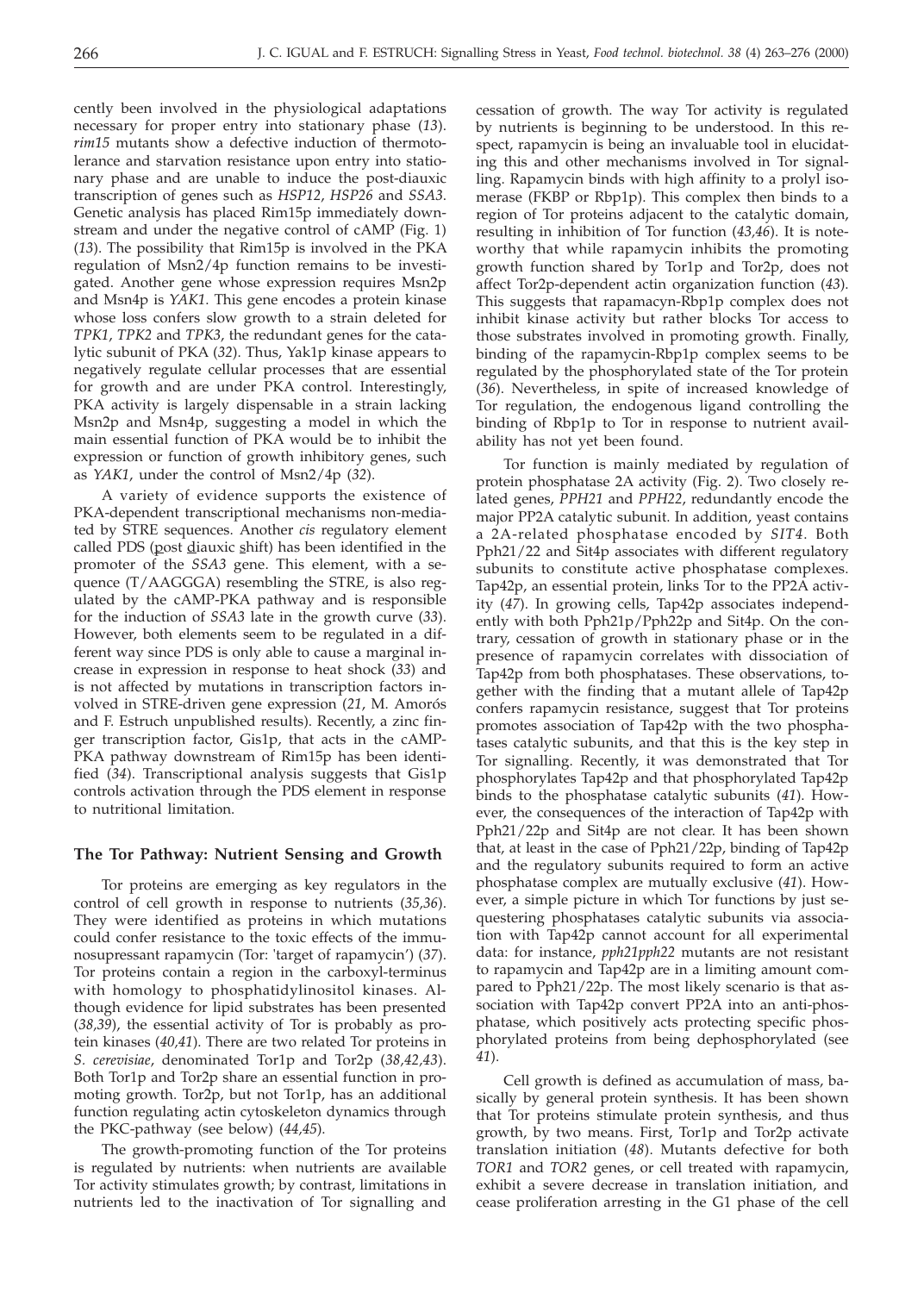

**Fig. 2. The Tor pathway**

cycle. This arrest is a consequence of the translation defect and probably reflects the fact that the highly unstable G1 cyclins are among the first proteins a cell misses in the absence of new protein synthesis. Tor control of translation is mediated by the regulation of the stability of the translation initiation factor eIF-4G (*49*), which serves as a scaffold for the assembly of the translational initiation complex. It has been shown that rapamycin or nutrient deprivation induces degradation of eIF-4G, and that expressing a rapamycin-resistant form of Tor1p can block this degradation. These results indicate that Tor functions to increase eIF-4G stability, thus positively regulating translational initiation. In addition to controlling initiation of translation, Tor also affects protein biosynthesis by regulating the synthesis of rRNA and tRNA (*50*). Rapamycin inhibits the transcriptional activity of RNApol I and RNApol III, which transcribe the large rRNA genes and the 5S-RNA/tRNA genes respectively. Indeed, RNApol I and RNApol III transcription was shown to be Tor-dependent. Moreover, Tor also promotes ribosome biogenesis by activating transcription of ribosomal protein genes (*51*). Thus, Tor proteins emerge as the master controllers of the protein biosynthetic activity, and consequently of the growth status, of the cell. This central role of Tor proteins in the regulation of protein biosynthesis converts them in appropriate targets for the starvation response triggered by nutrient limitations. If raw materials are limited, it is in the best interest of the cell to conserve energy and to avoid embarking on expensive anabolic processes such as protein synthesis and transcription of rRNA and tRNA genes

(nearly 80 % of the cell transcriptional capacity). This will be accomplished by inactivation of Tor proteins.

Other aspects of the starvation response are also mediated by regulation of Tor activity. As a part of the starvation response, there is a severe decrease in the amino acid import. Tor controls amino acid uptake by increasing the stability of the high affinity tryptophan permease Tat2p (*52*). Destruction of Tat2p requires the dephosphorylation and consequent activation of the Npr1p kinase. Tor activity maintains Npr1 in a phosphorylated inactive state and thus stabilizes Tat2p. Because the inactivation of Npr1p by Tor is mediated by Tap42p, it is tempting to speculate that PP2A directly dephosphorylates Npr1 and that Tor-mediated association of Tap42 with PP2A directly inhibits this step. However, evidence for this hypothesis is elusive.

Starvation also induces bulk protein degradation through a process called autophagy. It involves sequestration of a portion of cytoplasm by an invaginated membrane structure, referred to as the autophagosome, which then fuses with endosomal or lysosomal membranes, resulting eventually in degradation of cytoplasmic materials. This degradation can generate amino acids and nucleotides, which can be used for energy. In yeast, rapamycin induces autophagy, suggesting that Tor acts as a negative regulator of autophagy. This was confirmed by the observation that a temperature-sensitive *tor* mutant strain induced autophagy at the nonpermisive temperature (*53*). It has been proposed that Tor probably acts negatively on Apg proteins, which control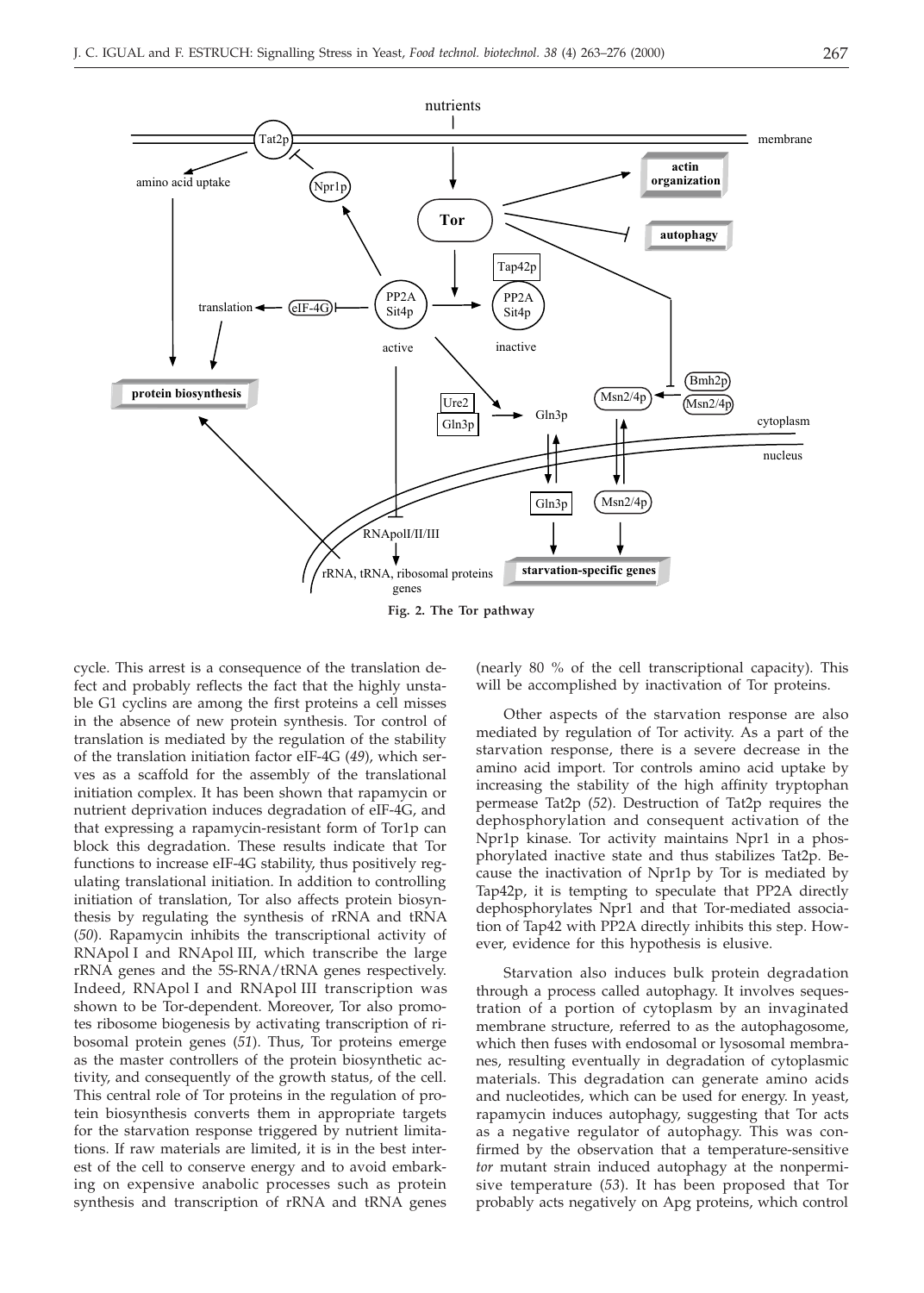

**Fig. 3. The HOG pathway**

the autophagy process, although the molecular mechanism underlining this control is unknown.

Finally, adaptation to starvation conditions also implies induction of transcription of specific genes. Recently, it was shown that Tor controls global repression of starvation-specific genes during growth in rich medium (*54,55*). Tor represses transcription of genes expressed upon nitrogen limitation by preventing nuclear localization of the transcription factor Gln3p (*27*). Gln3p is sequestered in the cytoplasm by association with Ure2p. Only phosphorylated Gln3p binds to Ure2p. Tor functions maintaining Gln3p in the phosphorylated state through association of Tap42p to the protein phosphatase Sit4p. On the other hand, Tor inhibits expression of carbon-source-regulated genes during growth in rich medium by preventing nuclear localization of the transcription factors Msn2p and Msn4p (*27*). As said before, retention in the cytoplasm is in this case mediated by association of Msn2p and Msn4p to the 14-3-3 protein Bmh2p. Contrary to the regulation of Gln3p localization, Tap42p and Sit4p do not seem to be involved in this mechanism, suggesting that Tor controls Msn2p-Msn4p by a different effector pathway.

In conclusion, Tor signalling coordinates diverse processes related to growth and, in this way enables an integrated response to limitation of nutrients: inactivation of Tor inhibits protein synthesis at the same time that induces degradation of proteins and activates synthesis of specific proteins required to adapt to poor nutrient conditions. Probably in near future other processes involved in the starvation response will be shown to be controlled by Tor activity.

# **The HOG Pathway: a MAP Kinase Pathway Specific for the Osmotic Response**

In mammals, the MAPK (mitogen activated protein kinase) pathways have been implicated in many biological programmes, including cell division, inflammation, apoptosis and stress responses. In yeast, at least five processes are regulated through MAPK pathways, including mating, pseudohyphal growth, cell integrity (see below), sporulation and the response to high osmolarity. The HOG pathway, unlike other mammal stress-activated MAPK pathways, appears to be only activated by an specific stress signal: the increase of osmolarity (revie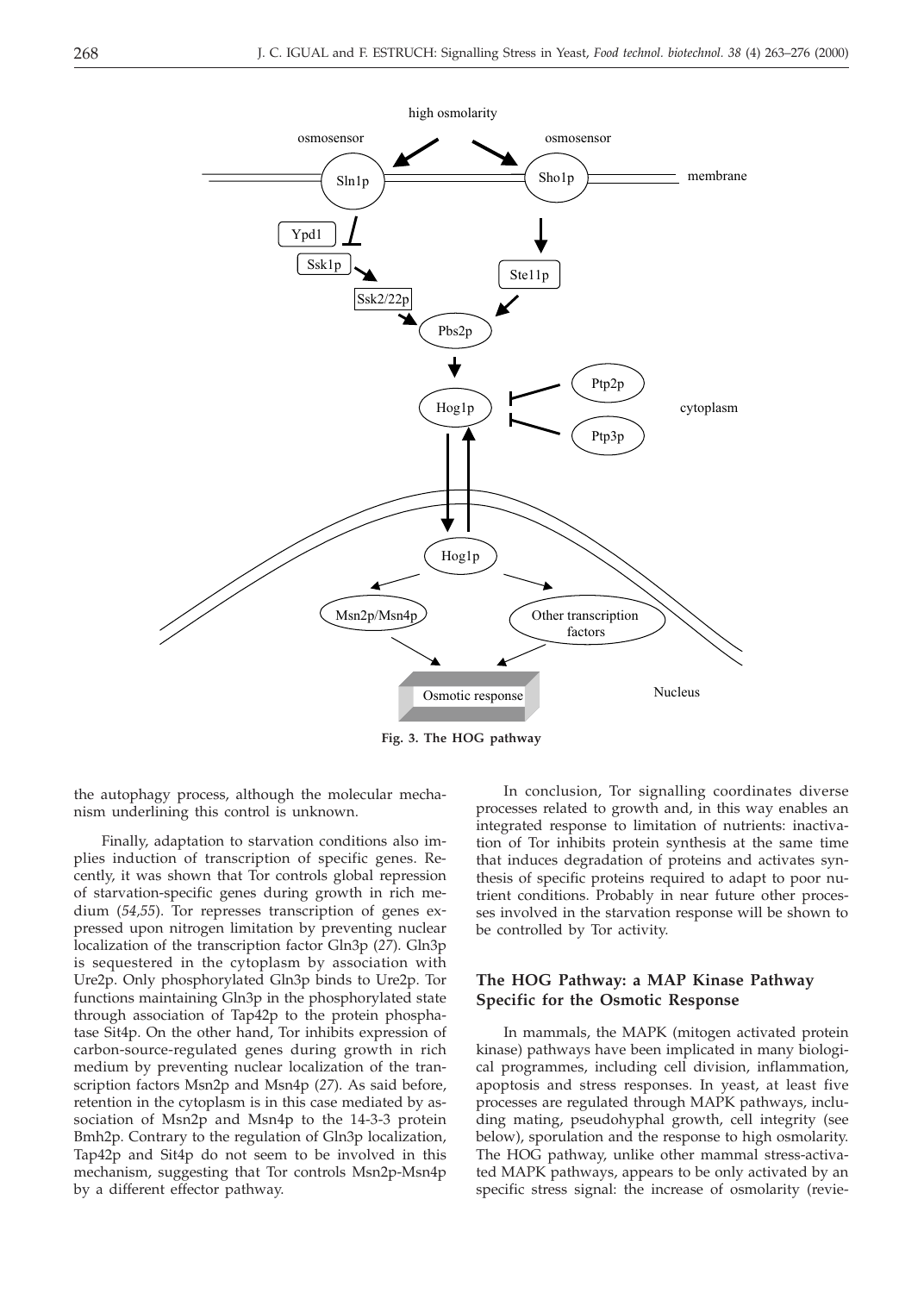wed in *2*). This pathway contains a MAPK module (Fig. 3), which consists of a cascade of kinases that when activated, culminates in the phosphorylation and activation of Hog1p (High osmolarity glycerol) protein kinase. In this cascade the dual specificity serine/threonine tyrosine MAPKK that phosphorylates Hog1p is Pbs2p. Pbs2p is in turn phosphorylated and activated by the serine/threonine MAPKKKS Ssk2p and Ssk22p. The sensor of external osmolarity is the transmembrane protein kinase Sln1p that connect the cell membrane with the MAPK module by using a phospho-relay system (Ssk1p+Ypd1p) similar to the bacterial two-component system. Sln1p is a hybrid histidine kinase containing both a catalytic kinase domain and a receiver domain. The kinase is active when the osmolarity is low. In these conditions, a phosphate group is transferred from the His 576 residue in the catalytic domain of Sln1p to the Asp544 residue in the receiver domain of the response regulator Ssk1p, through several steps that include the participation of the intermediary protein Ypd1p (*1*). Phosphorylated Ssk1p seems to be the inactive form of this protein (*1*). Therefore, in high osmolarity conditions, the inactive Sln1p renders a unphosphrylated Ssk1p that is available to activate Ssk2p and Ssk22p (*56*). There is a second membrane osmosensor called Sho1p that is a transmembrane protein with a cytoplasmic SH3 domain. Sho1p transmits a signal to Pbs2p via the MAPKKK Ste11p, bypassing the need for Ssk2p and Ssk22p (*2*). Finally, a novel activation mechanism of Hog1p MAPK has been recently identified. This mechanism operates upon severe osmostress conditions (1.4 M NaCl) and is independent of the Sln1p and Sho1p osmosensors (*57*). Activation of the Hog1 pathway is transient. Two protein tyrosine phosphatases Ptp2p and Ptp3p are the major phosphatases responsible for the tyrosine dephosphorylation of Hog1p (*58*). Additionally, Hog1p regulates Ptp2p and/or Ptp3 activity at the posttranscriptional level, suggesting the existence of a negative feed back loop (*58*).

Under nonstress conditions, the MAPK Hog1p cycles between cytoplasmic and nuclear compartments. When activated by osmotic stress, the pathway induces the accumulation of Hog1p in the nucleus (*4,5*), from which is reexported after return to iso-osmotic enviroment or after adaptation to high osmolarity (*5*). The kinetics of increased nuclear localization correlated with the osmotic induction of a variety of genes, suggesting a role for Hog1p in gene expression, although the identification of the Hog1p kinase targets has remained elusive. Some, but not all, genes regulated through the HOG pathway contain a *cis* regulatory element known as the *stress response element* (STRE, discussed in detail above). It has been shown that STREs are specific targets of the HOG pathway (*59*). HOG pathway mutations almost abolish the STRE-mediated induction by osmotic stress, although the induction by heat-shock, nitrogen starvation and oxidative stress mediated by this regulatory element appears to be HOG-independent (*59*). However, Hog1p is not absolutely required for the osmotic induction of some STRE-containing genes such as *CYC7*, for which only a delayed induction is observed in the *hog1* mutant strain (*60*).

However, it is not clear if the only two identified STRE- binding factors, Msn2p and Msn4p, are targets of the HOG pathway, since HOG-mediated induction of STRE can still be observed in a *msn2msn4* double mutant, although at lower levels than in a wild type strain (*21*). Moreover, although osmotic stress induces nuclear accumulation of both Hog1p and Msn2/4p, the increase in nuclear concentration of these transcription factors can also be observed in a *hog1* mutant and vice versa (*3, 5*). So far, the only direct relationship between Hog1p and Msn2/4p has been established at the level of duration in the nuclear residence of Hog1p after osmotic stress (*5*). It has been suggested that Msn2/4p act by providing a nuclear anchorage for the kinase that might protect Hog1p against the action of specific protein phosphatases (*5*). Recently, two proteins involved in the osmotic activation have been identified: Hot1p and Msn1p. These proteins mediate the bulk of the Msn2pand Msn4p-independent osmotic stress activation of HOG-dependent genes such as *GPD1*, *GPP2*, *CTT1* and *HSP12*. Finally, the Sko1p repressor, which binds to CRE-like sequence, mediates the osmostress signalling that, through the HOG pathway, regulates *ENA1* expression (*61*). However, whether these factors are direct targets of the HOG1 pathway has yet to be proved.

Genome-wide approaches have been used to analyse the transcriptional response to osmotic stress (*62, 63*). The results obtained indicate that this pathway is involved in the regulation of most of the osmotic induced genes. However, in many cases the induction was not completely abolished in the *hog1* mutant, suggesting the involvement of other signalling pathways (*62,63*). The list of genes whose expression is affected by the deletion of *HOG1* includes many of the genes that were affected by the deletion of *HOT1* or/and *MSN2/MSN4* (*62*). However, there are genes, such as *ALD2* and *ALD3* where transcriptional induction by osmotic stress depends on Msn2/4p but is independent on the HOG pathway (*64*).

In relation to the phenotypes of HOG pathway mutants, considering that the HOG pathway controls the osmotic induction of the glycerol producing enzymes *GPD1* and *GPP2*, and the role in yeast of glycerol as compatible solute in osmotic tolerance, it is not surprising that both *hog1* and *pbs2* mutants fail to grow in high osmolarity medium (*65*). However, *hog1* mutant is more sensitive to osmotic stress than the *gpd1* mutant (*66*), which reveals the importance of the HOG-dependent mechanism in the protection against osmotic stress. Moreover, recent observations suggest that the HOG pathway could have a physiological role in non-inducing conditions (*67*). Future work will clarify these aspects.

#### **The PKC-pathway and the Cellular Integrity**

*S. cerevisiae* contains a single homologue of mammalian protein kinase C coded by the *PKC1* gene (*68*). Pkc1p is part of a signaling pathway essential for growth whose main function is the maintenance of the cellular integrity (reviewed in *69*–*71*). The identification of additional components revealed that the core of the pathway consist in a MAPK cascade (Fig. 4). Pkc1p regulates the activity of the MAPKKK homologue Bck1p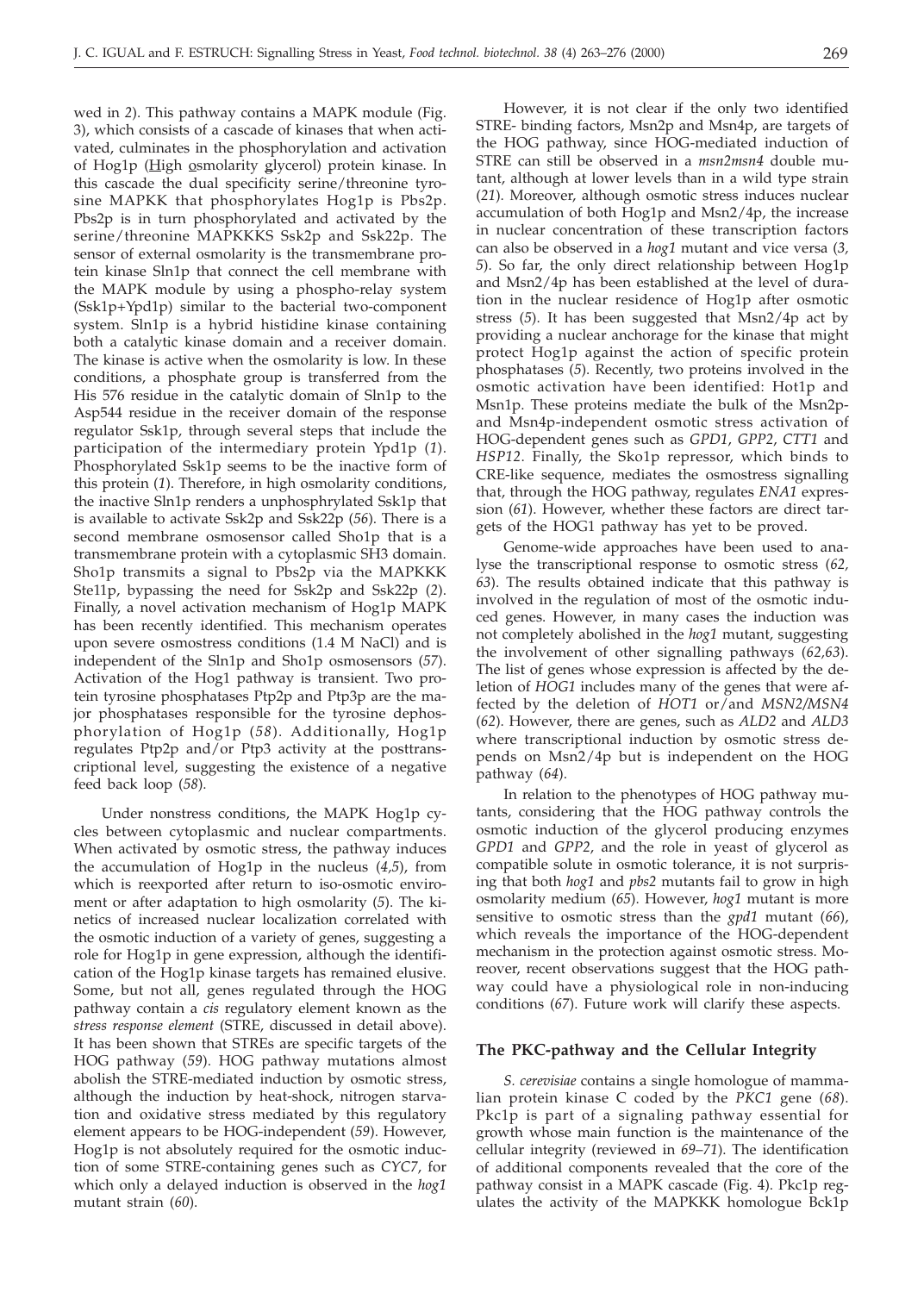(*72*), which controls the redundant pair of MAPKK Mkk1p and Mkk2p (*73*), which in turn regulate the MAPK Slt2p/Mpk1p (*74*,*75*). Three protein phosphatases have been shown to downregulate the pathway by dephosphorylating Slt2p. They are tyrosine phosphatases Ptp2p and Ptp3p (*76*), which also function on the mating and HOG MAPK pathways, and the dual specificity protein phosphatase Msg5p (*77*). Inactivation of any gene of the kinase cascade result in cell lysis due to defects in cell wall construction. It is worth to note that whereas *pkc1* mutants exhibit a nonconditional lytic phenotype, mutations in the components of the MAPK module result in cell lysis only at elevated temperature. The more severe phenotype of the *pkc1* mutants led to the proposal of a bifurcated pathway just after Pkc1p, with the MAPK cascade in one of the branch. At the moment the nature of this parallel pathway is still a matter of speculation.

Recently, upstream components of the pathway were characterized. A positive regulator of Pkc1p was identified as Rho1p (*78*,*79*). It belongs to a family of small GTP-binding proteins implicated in the organization of actin cytoskeleton (reviewed in *80*,*81*). Rho1p is localized at sites of active cell surface growth and plays an important role in bud formation, being required for both polarization of the actin cytoskeleton towards the bud and cell wall synthesis. Rho1p interacts with and regulates three more proteins besides Pkc1p, among them the  $1,3$ - $\beta$ -glucan synthase ( $82,83$ ), the enzyme involved in the synthesis of the major structural component of the yeast cell wall.

Rho1p functions as a molecular switch between GTP-bound active and GDP-bound inactive forms. The switch is activated by two GDP/GTP exchange factor, Rom1p and Rom2p (*84*). Genetic studies suggest that a major role in signaling is played by Rom2p (*85*,*86*). The activity of Rom2p is regulated by the Tor2p (*85*), a protein that exhibits significant sequence homology to mammalian phosphatidylinositol kinases (see above), providing a possible link between phospholipid metabolism and cell wall synthesis and integrity. It has been proposed that a phosphorylated phosphoinositide might bind Rom2 and target its localization to the membrane, where it can activate Rho1p. On the other hand, inactivation of Rho1p is mediated by the GTPase activation proteins Bem2p and Sac7p and both have indeed been shown to down-regulate signaling to Slt2p (*77*).

If the PKC-pathway is going to respond to perturbation of cell surface (see below), the most upstream components in the pathway must be sensors associated with the membrane and/or the cell wall. Different approaches identified the transmembrane proteins Hcs77/ Slg1/Wsc1 as a possible sensor for cell surface disturbances (*87–89*). Hcs77p belong to a small family of proteins that also includes Wsc2p, Wsc3p and Wsc4p (*89*). Mutants in *WSC* genes display phenotypes similar to the observed in mutants in the PKC-pathway. Genetic interaction places the function of Wsc proteins upstream of Pkc1p and Rho1p. More important, activation of Slt2p at high temperature (see below) depends on Wsc proteins. Hcs77p seems to contribute to a major extent that the others Wsc proteins to the regulation of the PKCpathway. Recently, another putative sensor of cell wall



**Fig. 4. The PKC-pathway**

stress related to Wsc proteins was identified as Mid2p (*90*). Mid2p acts in parallel to Hcs77p in cell integrity signaling during vegetative growth, but its primary role is signaling wall stress during pheromone-induced morphogenesis. Hcs77p and Mid2p are highly glycosylated through long serine-threonine rich regions that span from plasma membrane to cell wall (*90*,*91*). This could be the domain that senses any stress applied to the exterior of the cell, leading to conformational changes in the protein which result in transduction of the signal to the inside. Future work will confirm or not this speculation.

The PKC-pathway is essential for the maintenance of cell integrity in response to environmental stresses and morphogenetic processes challenging cell wall strength. The PKC-pathway plays a physiological role in adapting to heat and hypoosmotic stress (*92*,*93*). Mutants in the MAPK cascade lysed at elevated temperature and an active pathway is also important for the induction of thermotolerance by mild heat shock. In fact, the pathway is activated by heat shock: a rise of the temperature induces increased levels of phosphorylated and activated MAPK Slt2p. It is thought that increased growth temperature causes physiological changes which create stress on the cell surface. Then, this stretching of the cell wall and/or membrane activates the PKC-pathway in order to maintain the cell integrity by stimulating cell wall biosynthesis. It has also been shown that the PKC-pathway is essential to survive an hypoosmotic stress. A shift to low osmolarity conditions induces an increase in the protein kinase activity of the MAPK Slt2p. Cell wall enables growing yeast to maintain an os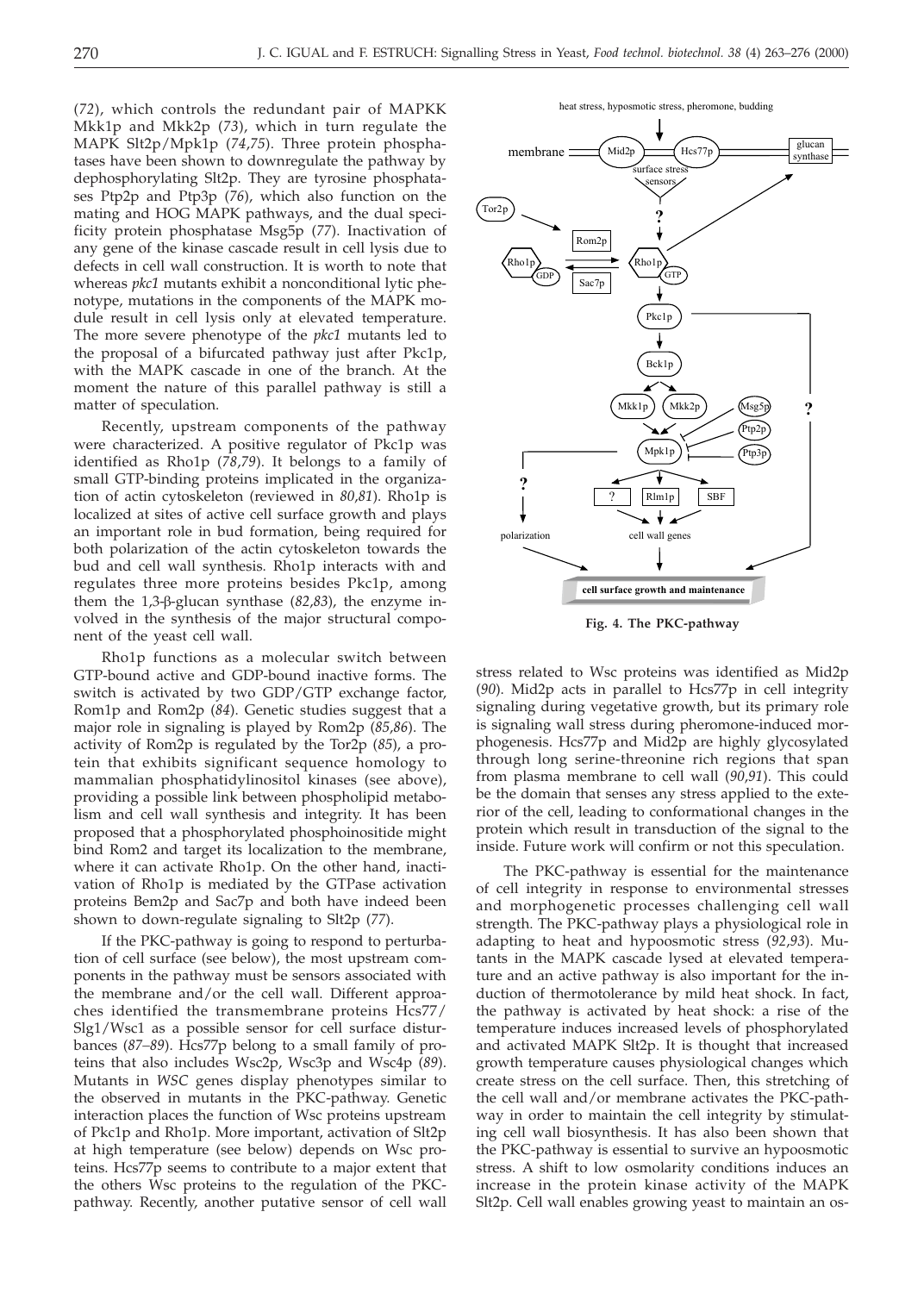motic gradient across their plasma membrane with higher osmolarity inside. A decrease in the external osmolarity will increase this osmotic gradient stretching the plasma membrane and the cell wall. This stress is likely again the physiological signal that leads the transient activation of the PKC-pathway, eventually inducing the cell-wall remodeling required for growth at the lower osmolarity.

The PKC-pathway is also activated during periods of polarized growth, like mating projection formation and budding (*94*,*95*). This activation is essential for the maintenance of the cell structural integrity in these morphogenetic processes. Wall stress due to the extensive remodeling and expansion of the cell surface during mating projection and bud formation probably provides the signal that activates the parthway in order to ensure cellular integrity.

The cellular responses triggered by the PKC-pathway in order to maintain cell integrity are begining to be characterized. The maintenance of the cell integrity occurs as the ressult of two combined events: the biosyntehsis of cell wall components and the assembly of a polarized actin cytoskeleton that directs secretory vesicles to the sites of surface growth. Different observations demonstrate that the PKC-pathway is activating both processes. Thus, mutations in many members of the pathway cause an aberrant distribution of the actin cytoskeleton and accumulation of secretory vesicles (*44*, *96–98*). Besides, Slt2p mutant shows a synthetic lethal interaction with mutation in different components of the cytoskeleton (see *70*), and Rho1p, Mkk1p, Mkk2p and Slt2p have been localized at actin patches (*99*,*100*). These results suggest that the PKC-pathway regulates the establishment of a polaryzed cytoskeleton, although the molecular mechanism of this regulation is still unknown. On the other hand, the PKC-pathway induces biosynthesis of cell wall components by at least two mechanisms. First, Rho1p directly activates 1,3-ß-glucan synthase at sites of surface growth (*82*,*83*). Second, it has been shown that many genes encoding proteins involved in cell wall biosynthesis are regulated by the PKC-MAPK cascade (*101–103*), indicating that, as is usual in MAPK cascades, the PKC-pathway trigger a transcriptional response. Recently, the MADS box transcription factor Rlm1p has been shown to be a downstream substrate of the PKC-pathway (*104*,*105*). Rlm1p interacts *in vitro* and *in vivo* with Slt2p. Moreover, it has been shown that Rlm1p transcriptional activity is regulated by direct phosphorylation by Slt2p and that Rlm1p mediates PKC-regulated gene expression. However, deletion of *RLM1* does not result in the cell lysis phenotype characteristic of mutants in components of the PKC-pathway and, at least for *FKS2* gene, regulation by the PKC-pathway is independent of Rlm1p (*102*). Because of this, it is assumed the existence of another yet unidentified target(s) mediating PKC-dependent regulation of expression of cell wall genes.

A second transcription factor related to the PKCpathway is SBF. SBF is a heterodymer composed of Swi4p and Swi6p, which plays a crucial role in cell cycle progression at the G1/S transition (*106*). Genetic interactions and phenotypic similarities between SBF mutants and PKC-pathway mutants indicate that SBF is involved

in the maintenance of cell integrity (*101*,*107*). In fact, many genes involved in cell wall biosynthesis are periodically expressed by SBF peaking at the G1/S boundary coincident with budding, when an active cell surface expansion and extensive wall remodeling occurs (*101*). Some of these genes are also regulated by the PKC-pathway (*101*), suggesting the possibility that SBF is a target of the PKC-pathway. Indeed, both Swi4p and Swi6p coimmunprecipitate with Slt2p and are phosphorylated *in vitro* by Slt2p, indicting that SBF is likely a direct target of Slt2p MAP kinase (*107*). However, because SBF and Pkc1p have different functions in the regulation of cell wall genes expression and, besides, other SBF-regulated genes are not under control of the PKC-pathway, the way in which regulation of SBF by the PKC-pathway affects its function is not well understood.

Besides its role in morphogenesis, several observations have claimed additional functions for the PKCpathway such as DNA metabolism and in spindle pole body (SPB) duplication. It has been shown that PKC activity is required for *in vivo* phosphorylation of CTP synthetase and that Pkc1p can phosphorylate *in vitro* purified CTP synthetase, resulting in the activation of the enzyme (*108*). In addition, elevated rates of mitotic recombination are associated to a mutation of the *PKC1* gene (*109*). Different observations suggest that the DNA metabolism function of Pkc1p is independent from the cell integrity function mediated by the MAP kinase cascade (*110*). On the other hand, extensive synthetic growth defects were found when combining mutants from both PKC and SPB duplication pathways, and overexpression of multiple components of the PKCpathway can suppress mutations in SPB duplication (*111*). Thus, the PKC-pathway certainly has more functions in yeast physiology than the well-known regulation of cell integrity, playing a more general role in the control of cell proliferation and growth.

# **Transcription Factors Directly Activated by Stress Conditions**

#### *The yeast heat shock factor*

The heat shock transcription factors (HSFs) are a structurally and functionally conserved class of proteins that, in response to environmental stimuli, activate the transcription of genes (the *HSP* genes) encoding products required for the folding and unfolding of other proteins, targeting, assembly and disassembly of proteins in oligomeric structures, and the degradation of proteins that are improperly assembled or denatured.

In *S. cerevisiae*, there is a single *HSF* gene, *HSF1* (*112*). The structure of the yeast heat shock factor, Hsf1p, is similar to metazoan HSFs; it contains a helix-turn-helix DNA binding domain and coiled-coil hydrophobic repeat domain, which mediates its trimerization (*113, 114*). However, it differs from mammalians, fly and plant HSF's in the presence of two transactivation domains, which respond differentially to heat shock (*115, 116*). The amino-terminal activation domain (NTA) mediates a transient response to high temperatures, while the carboxyl-terminal activation domain (CTA) is requi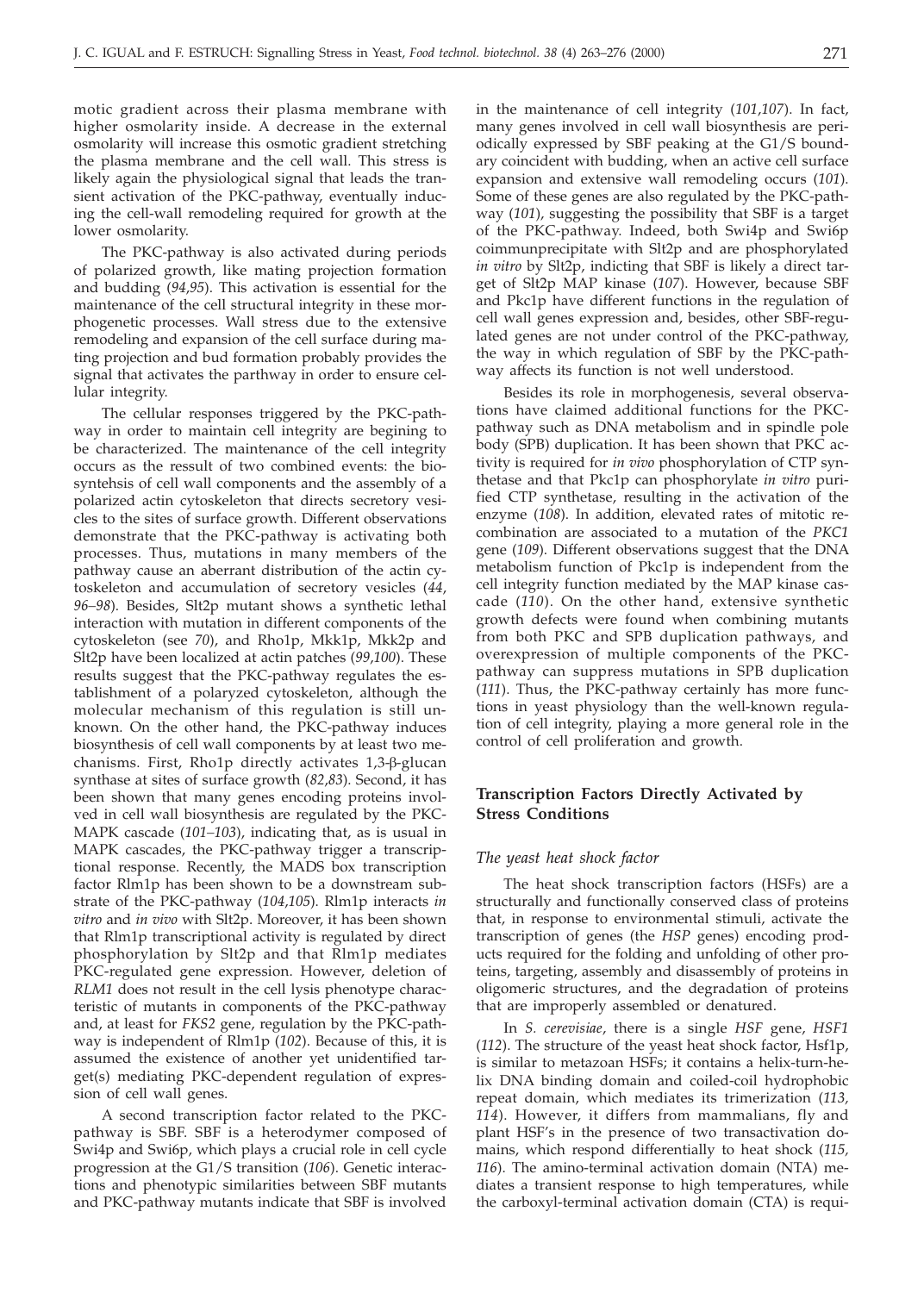red to regulate both a transient and a sustained response (*116*).

The *HSF* genes are constitutively transcribed and stored in a low-active form under normal conditions. In yeast, the requirement for Hsf1p at normal temperatures is concluded by the essentiality of the *HSF1* gene. Metazoan HSF are activated in response to heat shock by the conversion from monomer to homotrimer. Trimerization greatly increases the DNA-binding activity and the trimer binds to a short conserved DNA sequence, the heat shock element (HSE), located in the promoter of the *HSP* genes (reviewed in *112*). On the contrary, in *S. cerevisiae* and *Kluyveromyces lactis* HSF appears as a trimer at relatively high concentration before heat shock and they seem to be the only eukaryotic organisms in which HSF can be associated with HSE in the absence or presence of heat shock (*117,118*). However, although the *in vivo* DNA-binding activity of Hsf1p is enough to bind HSE prior to heat shock, temperature stress increases this DNA-binding activity (*119*). The increased binding after heat shock is observed to a greater extent in weak HSEs, showing deviations from the consensus HSE sequence (*119*). Post-translational modifications of HSF could also be involved in this activation. An increase of Hsf1p phosphorylation with temperature has been correlated with its transcriptional activation. (*116*). However, other observations suggest that hyperphosphorylation could serve to deactivate Hsf1p, allowing a transient response (*120*).

Several observations have led to the model of heat shock response autoregulation by heat shock proteins (*121*). The model proposes that heat shock would cause an increase in the concentration of missfolded proteins, the Hsp70 substrates, leading to a depletion of »free« Hsp70 and the activation of the HSF. In support of this model, it has been recently established that human Hsp70 associates *in vivo* and *in vitro* with HSF1 and this association represses HSF1 (*122*). As mentioned, yeast heat shock factor (Hsf1p) differs from metazoan HSFs in its constitutive binding to the HSE (*117,118*). However, this difference does not exclude a similar type of regulation by Hsp70, since human Hsp70 specifically interacts with the transactivation domain of HSF1 and negatively regulates the transcriptional activity without having effect on DNA binding (*122*). Besides, different genetic data point to the participation of the four cytosolic Hsp70, (encoded by the *SSA1-4* genes) in the regulation of heat shock response (*123*). Thus, in spite of its thermosensitivity, a *ssa1ssa2* double mutant strain survives a direct shift from 25 to 50 °C better than wild type (*124*). The increase in basal thermotolerance can be attributed to the constitutive expression in the *ssa1ssa2* mutant of other heat shock proteins, including Hsp104 which, in its turn, is indicative of the negative role of Hsp70 on heat shock gene expression (*124*). This effect occurs through the Hsf1p since mutating HSE can eliminate the constitutive expression of Hsp's (*125*). Further similar evidence has been obtained from a search for extragenic suppressors of the temperature sensitive phenotype conferred by the *ssa1ssa2* double mutation. One of the mutations, *EXA3-1,* is linked to the *HSF1* gene and causes a decrease in Hsf1p activity (*126*).

Characterisation of the phenotypes associated to mutations in specific Hsp's reveals that some of them are essential at any temperature or required for growth at temperatures beyond the normal range. Thus, cells carrying mutation in both the *HSC82* and *HSP82* genes are not viable, while a mutant in either of the two genes can grow only at temperatures below 37 °C (*127*). However, the hypothesis that Hsp's provide tolerance to heat and other stresses has frequently been the object of controversy (*128–130*). De Virgilio *et al.*, (*131*) reported that a mutant strain unable to synthesise proteins during a preconditioning heat treatment acquire thermotolerance, albeit to a lesser degree than the corresponding wild type strain. These results suggest that other factors, such as trehalose synthesis, can also play a role in stress tolerance. In relation to the general role of Hsp's in thermotolerance, one of the most intriguing reports was provided by Smith and Yaffe (*132*). These authors described a yeast strain containing a mutant allele of the heat shock factor, *hsf1-m3*, in which the acquisition of thermotolerance is not affected, although this mutant is defective in the induction of Hsp's. However, the finding that this mutant constitutively expresses high levels of Hsp104, a protein directly involved in thermotolerance (*133*), could be the reason for the strain's ability to acquire wild type levels of thermotolerance (*134*). Hsp104 contains two ATP-binding sites that are essential for its function in thermotolerance (*135*). Unlike other chaperones, Hsp104 functions have been shown as directly involved in rescuing heat inactivated proteins from insoluble aggregates (*136,137*). This function would be performed in conjunction with Hsp70 and Hsp40 chaperones. The product of the reaction catalysed by Hsp104, the dissaggregated protein, would be the substrate for the refolding activity of Hsp70 and Hsp40 (*137*). Recently, Hsp104 has also been found necessary for repairing heat-damage glycoproteins in the endoplasmic reticulum (*138*). Thus, yeast has developed a chaperone system that allows even aggregated proteins to be rescued. Those proteins that can not be repaired will be a target for degradation.

# *Yap1 and the response to oxidative stress*

Yeast, as aerobically growing microorganism, has to manage with the generation of reactive oxygen species (ROS) such as hydrogen peroxide, hydroxyl radical or superoxide anion. ROS are generated by normal metabolic processes (respiration or  $\beta$ -oxidation of fatty acids) as well as by exposure to pro-oxidants such  $H_2O_2$  or heavy metals. They are potentially inducers of damage in lipids, proteins and nucleic acids (reviewed in *139, 140*). The adaptative response to ROS includes the induction of many genes, some of them with well-known antioxidant functions. Thus, using two-dimensional gel electrophoresis Gordon and coworkers (*141*) have identified 167 proteins which expression changes by treatment with  $H_2O_2$ . As expected, the list includes proteins with ROS scavenging activities and previously identified stress proteins, including Hsp's. The induced proteins would be required for the adaptative response to oxidative stress as the inhibition of this response by cycloheximide suggests (*140*). The analysis of the induced proteins also points out to metabolic enzymes as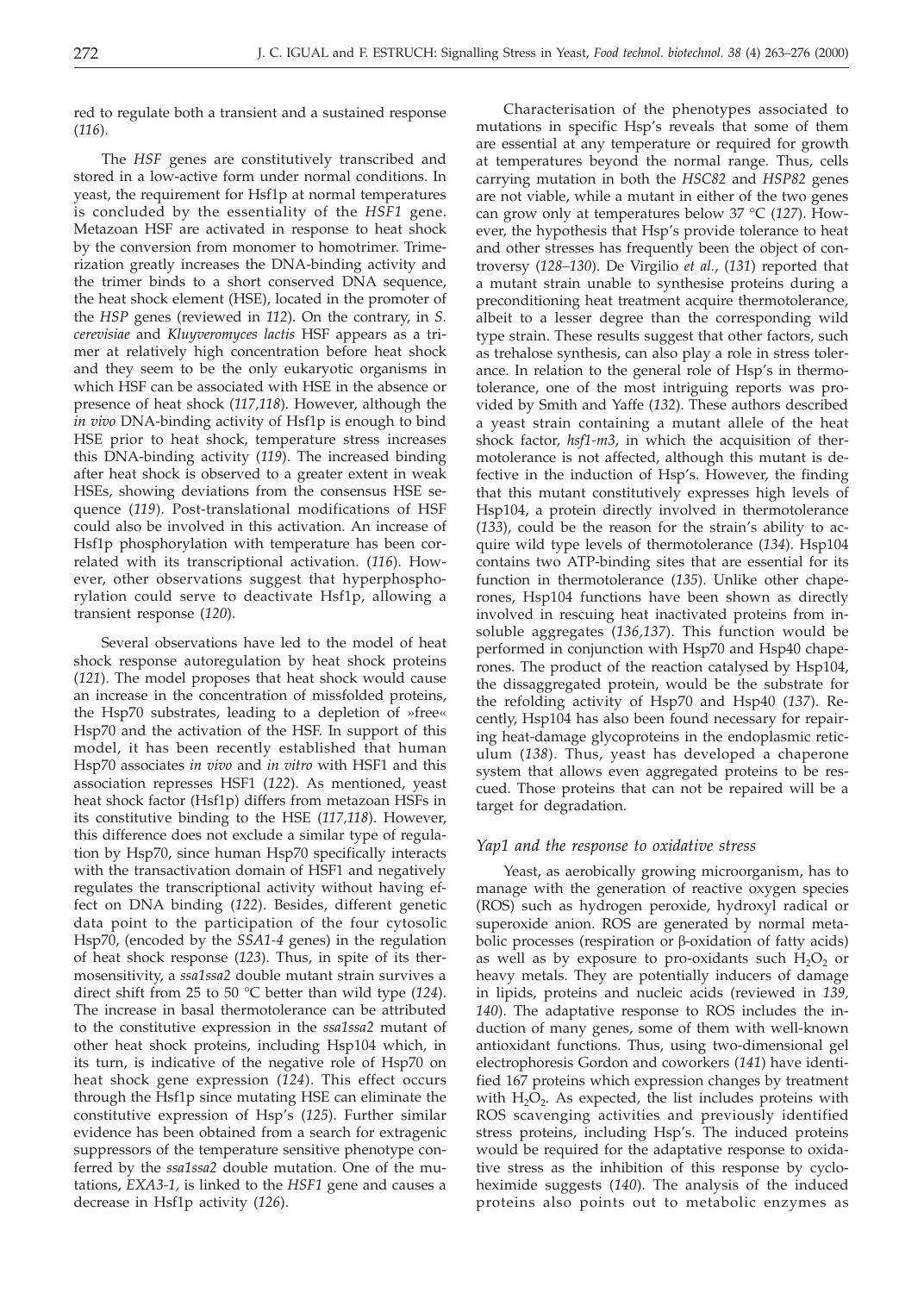$H_2O_2$ -responsive targets, indicating metabolic fluxes redistribution in response to the oxidative agent. The changes in carbohydrate metabolism, which appear to be diverted to the regeneration of NADH, are remarkable. The possibility that different ROS induce different sets of genes has been investigated by comparing the pattern of proteins induced in response to  $H_2O_2$  or to the superoxide generating agent menadione. It can be concluded that, although there are proteins specifically induced by  $H_2O_2$  or menadione, a significant overlap between both responses exists (*142*).

Two transcription factors are especially important in the regulation of the adaptative response to oxidative stress: Yap1p and Skn7p, although only the regulation of Yap1p is known. It occurs through an increase in DNAbinding capacity, mainly through the control of nuclear localization. Under normal conditions Yap1p is restricted to the cytoplasm, but it becomes nuclear in response to oxidative stress (revised in *2*). Yap1p contains a C-terminal region with three conserved cysteine residues called the CRD (cysteine rich domain) and it has been proposed that the oxidation of these cysteines acts as a sensor of the redox state (*143*). The CRD is required for maintaining Yap1p in the cytoplasm, since it includes a nuclear export sequence (NES) through which the export factor Crm1p works to maintain Yap1 in the cytoplasm under non-stress conditions (*143,144*). The binding of Yap1p to Crm1p is inhibited in an oxidative environment, resulting in the nuclear localization of Yap1p (*144,145*). The current model suggests that under normal conditions Crm1p would continually export Yap1p from the nucleus. However, during oxidative stress, the oxidation of the cysteines contained in the CRD of Yap1p would lead to a reduction in the interaction between Yap1p and Crm1p, due to a reduced export and, as consequence, the accumulation of the transcription factor into the nucleus (*2*). Inside the nucleus Yap1p binds to the AP-1 response element (ARE: TGACTCA) that is located in the promoter of a number of yeast genes encoding antioxidants defences.

In relation to Skn7p, it contains a receiver motif homologous to that found in bacterial two components signal transduction systems (*146*) and a region similar to the DNA-binding domain of Hsf1p (*147,148*). This gene was also cloned as *POS9* in a screen for mutant hypersensitives to hydrogen peroxide (*149*), suggesting a role for Skn7p/Pos9p in the yeast oxidative response. Little is known about the activation of Skn7p by oxidative stress. Skn7p contains a conserved aspartate residue within the receptor domain that suggests its participation in the typical mechanism of transduction described for the two-components systems. However, phosphorylation of this residue is not necessary for the role of Skn7p in the oxidative response (*150*). Moreover, although it has been reported that the activity of Skn7p/ Pos9p can be regulated through the sensor Sln1p/Ypd1 that controls the HOG MAPK, the role of Skn7p/Pos9p in the oxidative stress is independent of Sln1p and Ypd1p (*151*).

Both *yap*1 and *skn7* mutants show an increased sensitivity to  $H_2O_2$  and tert-butyl hydroperoxide (t-BOOH), but only Yap1p is important for cadmium resistance (*152*). These phenotypes are likely to be the consequence of Yap1p and Skn7p requirement for the induction of many genes encoding defences against ROS. For some genes, such as *TRX2* and *TRR1*, both Yap1p and Skn7p are required for expression (*150*), but for others, they have opposite effects, with Yap1p acting positively and Skn7p acting negatively (*152*). The Yap1p and Skn7p-dependent group includes most of the known ROS scavenging activities whereas many of the genes encoding components of metabolic pathways regenerating reducing power are Skn7p-independent (*152*). Recently, it has been found that Skn7p is required for the full induction of the *HSP* genes in response to oxidative stress. Surprisingly, Skn7p can bind to the same regulatory sequences than the Hsf1p and interact *in vivo* with Hsf1p, suggesting a model whereby Skn7p becomes activated by oxidative stress and binds to the promoter of stress responsive genes through the formation of a Skn7p-Hsf1p complex (*153*).

## **Perspectives**

It is clear that research during recent years has started to give satisfactory answers to how yeast cells face different stresses, but several major questions still remain unanswered. Diverse signalling pathways have been developed by the cells in order to first sense, and second respond to stress. Systems to adapt to specific stress, such as heat stress (HSF), oxidative stress (Yap1p) or osmotic stress (HOG pathway), as well as a general system induced by many stresses (the General Stress Response) have been studied extensively. Common to all of them is the regulation of specific transcription factors, which activates the synthesis of proteins required to survive stress. Control of nuclear localization of the transcription factor (Yap1p, Msn2/4p) or of a regulator of the transcription factor (Hog1p) is a recurrent mechanism in the different pathways. However, as yet we do not have a clear picture of the molecular mechanisms underlying stress sensing and pathway activation. This is probably the main gap in our knowledge of the path from the signal to the cell response in different stresses and one of the most important points to be solved.

More unanswered questions still exist about the PKA, PKC and TOR signalling pathways, whose involvement in stress response is indicative of their central role in cell physiology. What are the molecular bases of sensing cell surface or nutritional stress? How is this signal then transduced to activate the kinases of the pathways? What is the nature of the branched points in the pathways? Which other proteins are controlled by the pathways and how are they regulated? How do these pathways control other cellular processes?

Another important challenge will be to clearly determine how different pathways, activated under similar conditions of growth or stress, are coordinated to achieve an optimal response to stress. This coordination may involve cross-talk between pathways acting at the same time. Adaptation to nutrient conditions is a combination of the responses triggered by the Tor and PKA pathways, and a cross-talk is evident in this case as both pathways control subcellular localization of Msn2p and Msn4p transcription factors. The HOG and the PKCpathway act under opposite conditions; do these path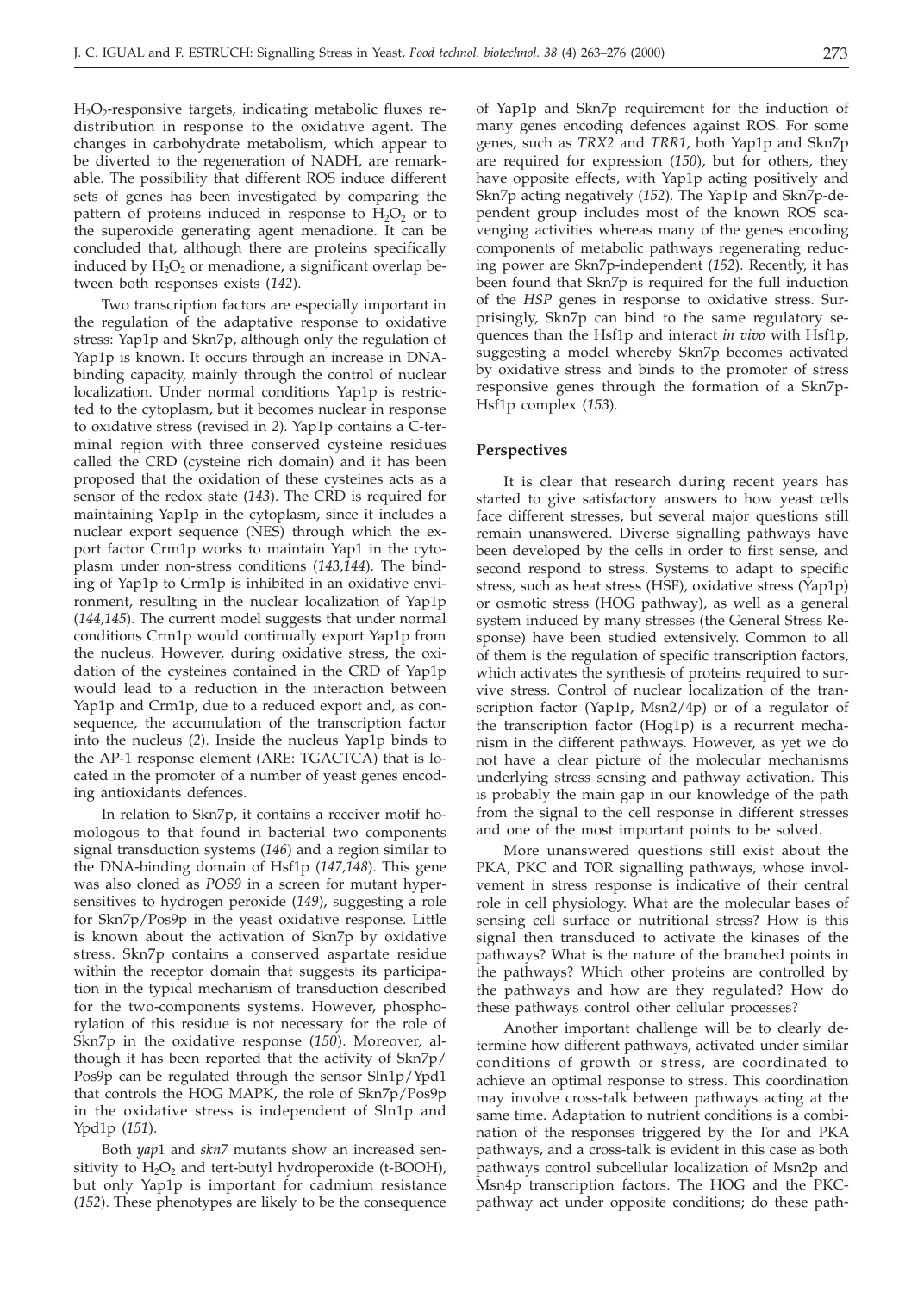ways act independently of each other, or is there crosstalk at a high level? Another good example is the fact that different pathways are activated by heat shock: HSF, the general stress response, and the PKC pathway. It is convenient to look at the cell as a whole in order to know how different pathways work together in the response. Does coordination of the pathways involve sequential activation in order to carry out some processes before others? Or does coordination of pathways serve to modulate the strength and quality of the response depending on the intensity of the stress? Finally, it will be important to consider that many components of the signal pathways described above are lethal. It is necessary to learn more about the physiological functions of these pathways in non-inducing conditions. Future work will surely answer all the above questions. What we should expect then is a more integrated picture of the signalling pathways involved in controlling cellular function in response to stress.

# **References**

- *1.* F. Posas, S. M. Wurgler-Murphy, T. Maeda, E. A Witten, T. C. Thai, H. Saito, *Cell, 86* (1996) 865–875.
- *2.* W. M. Toone, N. Jones, *Genes Cells, 3* (1998) 485–498.
- *3.* W. Görner, E. Durchschlag, M. T. Martinez-Pastor, F. Estruch, G. Ammerer, B. Hamilton, H. Ruis, C. Schüller, *Genes Dev. 12* (1998) 586–597.
- *4.* P. Ferrigno, F. Posas, D. Koepp, H. Saito, P. A. Silver, *EMBO J. 17* (1998) 5606–5614.
- *5.* V. Reiser, H. Ruis, G. Ammerer, *Mol. Biol. Cell, 10* (1999) 1147–1161.
- *6.* S. Kuge, N. Jones, A. Nomoto, *EMBO J. 16* (1997) 1710– 1720.
- *7.* J. M. Thevelein, *Yeast, 10* (1994) 1753–1790.
- *8.* J. M.Thevelein, J. H. de Winde, *Mol. Microbiol. 33* (1999) 904–918.
- *9.* K. Matsumoto, I. Uno, T. Ishikawa, *Yeast, 1* (1985) 15–24.
- *10.* L. Hubler, J. Bradshaw-Rouse, W. Heideman. *Mol. Cell. Biol*. *13* (1993) 6274–6282.
- *11.* J. R. Pringle, L. H. Hartwell: The *Saccharomyces cerevisiae* Cell Cycle. In: *The Molecular Biology of the Yeast Saccharomyces cerevisiae: Life Cycle and Inheritance*. J. N. Strathern, E. W. Jones and J. R. Broach (Eds.), Cold Spring Harbor Laboratory Press, Cold Spring Harbor, N. Y. (1981) pp. 97– 142.
- *12.* D. D. Markwardt, J. M. Garrett, S. Eberhardy, W. Heideman, *J. Bacteriol. 177* (1995) 6761–6765.
- *13.* A. Reinders, N. Burckert, T. Boller, A. Wiemken, C. De Virgilio, *Genes Dev. 12* (1998) 2943–2955.
- *14.* M. Geymonat, L. Wang, H. Garreau, M. Jacquet, *Mol. Microbiol. 30* (1998) 855–864.
- *15.* H. Ruis, C. Schüller, *Bioessays, 17* (1995) 959–956.
- *16.* D. Engelberg, E. Zandi, C. S. Parker, M. Karin, *Mol. Cell. Biol. 14* (1994) 4929–4937.
- *17.* R. Wieser, G. Adam, A. Wagner, C. Schüller, G. Marchler, H. Ruis, Z. Krawiec, T. Bilinski, *J. Biol. Chem. 266* (1991) 12406–12411.
- *18.* N. Kobayashi, K. McEntee, *Proc. Natl. Acad. Sci. USA, 87* (1990) 6550–6554.
- *19.* J. M. Treger, A. P. Schmitt, J. R. Simon, K. McEntee, *J. Biol. Chem. 273* (1998) 26875–26879.
- *20.* G. Marchler, C. Schüller, G. Adam, H. Ruis, *EMBO J. 12* (1993) 1997–2003.
- *21.* M. T. Martinez-Pastor, G. Marchler, C. Schüller, A. Marchler-Bauer, H. Ruis, F. Estruch, *EMBO J. 15* (1996) 2227– 2235.
- *22.* A. P. Schmitt, K. McEntee, *Proc. Natl. Acad. Sci. USA, 93* (1996) 5777–5782.
- *23.* F. Estruch, M. Carlson, *Mol. Cell. Biol. 13* (1993) 3872–3881.
- *24.* D. Görlich, M. Dabrowski, F. R. Bischoff, U. Kutay, P. Bork, E. Hartmann, S. Prehn, E. Izaurralde*, J. Cell. Biol. 138* (1997) 65–80.
- *25.* P. M. Alepuz, D. Matheos, K. W. Cunningham, F. Estruch, *Genetics, 153* (1999) 1219–1231.
- *26.* W. Görner, C. Schüller, H. Ruis, *Biol. Chem. 380* (1999) 147– 150.
- *27.* T. Beck, M. N. Hall, *Nature, 402* (1999) 689–692.
- *28.* R. L. Roberts, H. U. Mosch, G. R. Fink, *Cell*, *89* (1997) 1055–1065.
- *29.* M. Rep, V. Reiser, U. Gartner, J. M. Thevelein, S. Hohmann, G. Ammerer, H. Ruis, *Mol. Cell. Biol. 19* (1999) 5474–5485.
- *30.* E. Boy-Marcotte, M. Perrot, F. Bussereau, H. Boucherie, M. Jacquet, *J. Bacteriol. 180* (1998) 1044–1052.
- *31.* E. Boy-Marcotte, G. Lagniel, M. Perrot, F. Busereau, A. Boudsocq, M. Jacquet, J. Labarre, *Mol. Microbiol*. *33* (1999) 274–283.
- *32.* S Garrett, J. Broach, *Genes Dev. 3* (1989)1336–1348.
- *33.* W. R Boorstein, E. A. Craig, *EMBO J. 9* (1990) 2543–2553. *34.* I. Pedruzzi, N. Burckert, P. Egger, C. De Virgilio, *EMBO J.*
- *19* (2000) 2569–2579.
- *35.* G. Thomas, M. N. Hall, *Curr. Opin. Cell Biol. 9* (1997) 782– 787.
- *36.* P. B. Dennis, S. Fumagalli, G. Thomas, *Curr. Opin. Genet. Dev. 9* (1999) 49–54.
- *37.* J. Heitman, N. R. Movva, M. N. Hall, *Science, 253* (1991) 905–909.
- *38.* S. B. Helliwell, P.Wagner, J. Kunz, M. Deuter-Reinhard, R. Henriquez, M. N. Hall, *Mol. Biol. Cell, 5* (1994) 105–118.
- *39.* M. E. Cardenas, J. Heitman, *EMBO J. 14* (1995) 5892–5907.
- *40.* P. E. Burnett, R. K. Barrow, N. A. Cohen, S. H. Snyder, D. M. Sabatini, *Proc. Natl. Acad. Sci. USA, 95* (1998) 1432– 1437.
- *41.* Y. Jiang, J. R. Broach, *EMBO J. 18* (1999) 2782–2792.
- *42.* J. Kunz, R. Henriquez, U. Schneider, M. Deuter-Reinhard, N. R. Movva, M. N. Hall, *Cell, 73* (1993) 585–596.
- *43.* X. F. Zheng, D. Florentino, J. Chen, G. R. Crabtree, S. L Schreiber, *Cell, 82* (1995) 121–130.
- *44.* A. Schmidt, J. Kunz, M. N. Hall, *Proc. Natl. Acad. Sci. USA, 93* (1996) 13780–13785.
- *45.* S. B. Helliwell, A. Schmidt, Y. Ohya, M. N. Hall, *Curr. Biol. 8* (1998) 1211–1214.
- *46.* R. Stan, M. M. McLaughlin, R. Cafferkey, R. K. Johnson, M. Rosenberg, G. P. Livi, *J. Biol. Chem. 269* (1994) 32027– 32030.
- *47.* C. J. Di Como, K. Y. Arndt, *Genes Dev. 10* (1996) 1904–1916.
- *48.* N. C. Barbet, U. Schneider, S. B. Helliwell, I. Stansfield, M. F. Tuite, M. N. Hall, *Mol. Biol. Cell, 7* (1996) 25–42.
- *49.* C. Berset, H. Trachsel, M. Altmann, *Proc. Natl. Acad. Sci. USA, 95* (1998) 4264–4269.
- *50.* D. Zaragoza, A. Ghavidel, J. Heitman, M. C. Schultz, *Mol. Cell. Biol. 18* (1998) 4463–4470.
- *51.* T. Powers, P. Walter, *Mol. Biol. Cell, 19* (1998) 987–1000.
- *52.* A. Schmidt, T. Beck, A.Koller, J. Kunz, M. N. Hall, *EMBO J. 17* (1998) 6924–6931.
- *53.* T. Noda, Y. Ohsumi, *J. Biol. Chem. 273* (1998) 3963–3966.
- *54.* M. E. Cardenas, N. S. Cutler, M. C. Lorenz, C. J. Di Como, J. Heitman, *Genes Dev. 13* (1999) 3271–3279.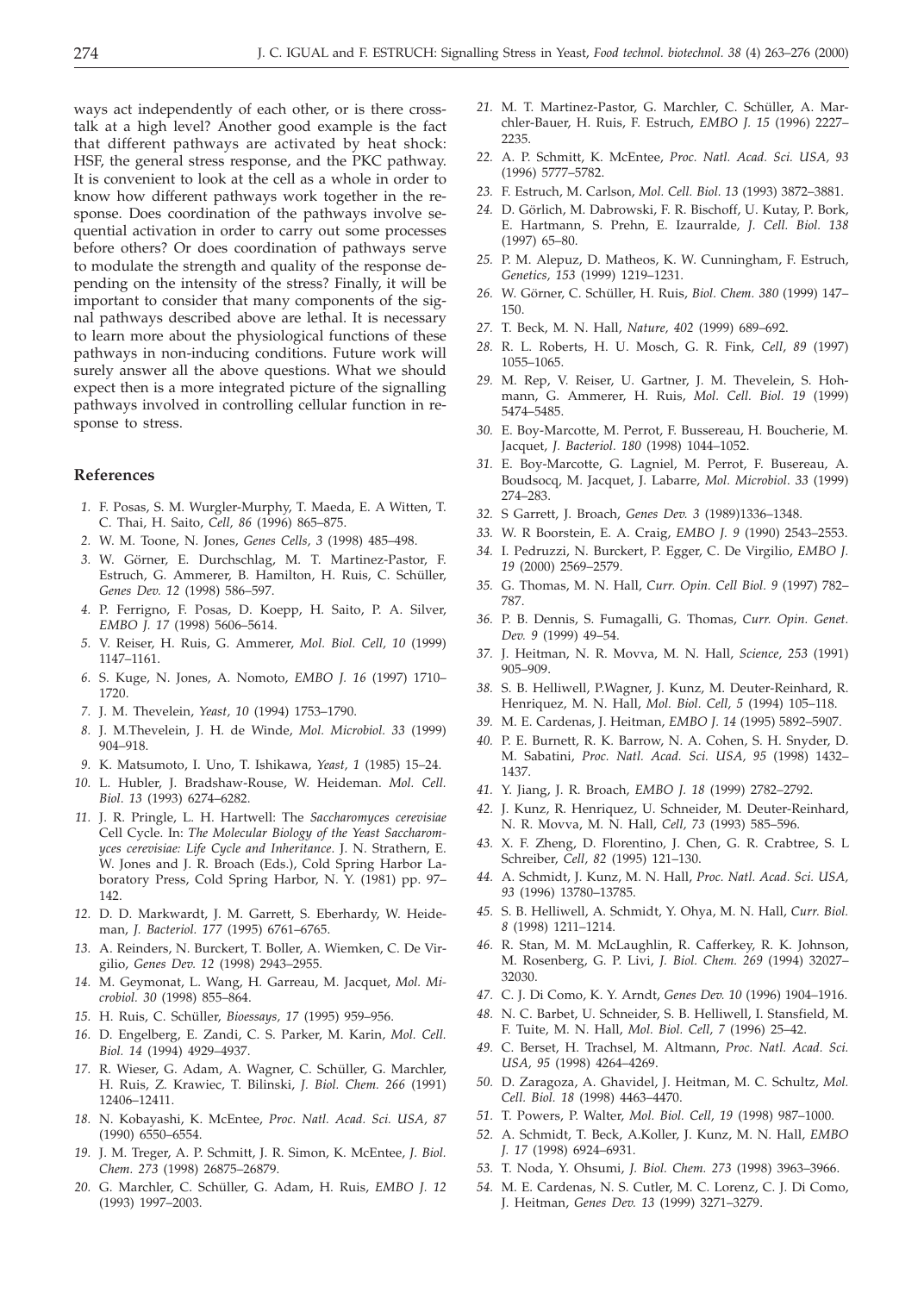- *55.* J. S. Hardwick, F. G. Kuruvilla, J. K. Tong, A. F. Shamji, S. L. Schreiber, *Proc. Natl. Acad. Sci. USA, 96* (1999) 14866– 14870.
- *56.* F. Posas, H. Saito, *EMBO J*. *17* (1998) 1385–1394.
- *57.* O. Van Wuytswinkel, V. Reiser, M. Siderius, M. C. Kelders, G. Ammerer, H. Ruis, W. H. Mager, *Mol. Microbiol. 37* (2000) 382–397.
- *58.* S. M. Wurgler-Murphy, T. Maeda, E. A Witten, H. Saito, *Mol. Cell. Biol. 17* (1997) 1289–1297.
- *59.* C. Schüller, J. L. Brewster, M. R. Alexander, M. C. Gustin, H. Ruis, *EMBO J*. *13* (1994) 4382–4389.
- *60.* C. C. Jr Evangelista, A. M. Rodriguez-Torres, M. P. Limbach, R. S. Zitomer, *Genetics, 142* (1996) 1083–1093.
- *61.* M. Proft, R. Serrano, *Mol. Cell. Biol*. *19* (1999) 537–546.
- *62.* M. Rep, M. Krantz, J. M. Thevelein, S. Hohmann, *J. Biol. Chem. 275* (2000) 8290–8300.
- *63.* F. Posas, J. R. Chambers, J. A. Heyman, J. P. Hoeffler, E. de Nadal, J. Ariño, *J. Biol. Chem. 275* (2000) 17249–17255.
- *64.* J. P. Navarro-Avino, R. Prasad, V. J Miralles, R. M. Benito, R. Serrano, *Yeast, 15* (1999) 829–842.
- *65.* J. L. Brewster, T. de Valoir, N. D. Dwyer, M. C. Gustin, *Science, 259* (1993) 1760–1763.
- *66.* J. Albertyn, S. Hohmann, J. M. Thevelein, B. A. Prior, *Mol. Cell. Biol. 14* (1994) 4135–4144.
- *67.* L. J. García-Rodriguez, A. Durán, C. Roncero, *J. Bacteriol. 182* (2000) 2428–2437
- *68.* D. E. Levin, F. O. Fields, R. Kunisawa, J. M. Bishop, J. A. Thorner, *Cell, 62* (1990) 213–224.
- *69.* F. Bannuett, *Microbiol. Mol. Biol. Rev. 62* (1998) 249–274.
- *70.* M. C. Gustin, J. Albertyn, M. Alexander, K. Davenport, *Microbiol. Mol. Biol. Rev. 62* (1998) 1264–1300.
- *71.* J. J. Heinisch, A. Lorberg, H. P. Schmitz, J. J. Jacoby, *Mol. Microbiol. 32* (1999) 671–680.
- *72.* K. S. Lee, D. E. Levin, *Mol. Cell. Biol. 12* (1992) 172–182.
- *73.* K. Irie, M. Takase, K. S. Lee, D. E. Levin, H. Araki, K. Matsumoto, Y. Oshima, *Mol. Cell. Biol. 13* (1993) 3076–3083.
- *74.* L. Torres, H. Martin, M. I. García–Saez, J. Arroyo, M. Molina, M. Sanchez, C. Nombela, *Mol. Microbiol. 5* (1991) 2845- 2854.
- *75.* K. S. Lee, K. Irie, Y. Gotoh, Y. Watanabe, H. Araki, E. Nishida, K. Matsumoto, D. E. Levin, *Mol. Cell. Biol. 13* (1993) 3067–3075.
- *76.* C. P. Mattison, S. S. Sepencer, K. A. Kresge, J. Lee, I. M. Ota, *Mol. Cell. Biol. 19* (1999) 7651–7660.
- *77.* H. Martín J. M. Rodríguez-Pachón, C. Ruiz, C. Nombela, M. Molina, *J. Biol. Chem. 275* (2000) 1511–1519.
- *78.* Y. Kamada, H. Qadota, C. P. Python, Y. Anraku, Y. Ohya, D.E. Levin, *J. Biol. Chem. 271* (1996) 9193–9196.
- *79.* H. Nonaka, K. Tanaka, H. Hirano, T. Fujiwara, H. Kohno, M. Umikawa, A. Mino, Y. Takai, *EMBO J. 14* (1995) 5931– 5938.
- *80.* E. Cabib, J. Drgonová, T. Drgon, *Annu. Rev. Biochem*. *67* (1998) 307–333.
- *81.* A. Schmidt, M. N. Hall, *Annu. Rev. Cell Dev. Biol. 14* (1998) 305–338.
- *82.* J. Drgonová, T. Drgon, K. Tanaka, R. Kollár, G. C. Chen, R. A. Ford, C. S. Chan, Y. Takay, E. Cabib, *Science, 272* (1996) 277–279.
- *83.* H. Qadota, C. P. Python, S. B. Inoue, M. Arisawa, Y. Anraku, Y. Zheng, T. Watanabe, D. E. Levin, Y. Ohya, *Science, 272* (1996) 279–281.
- *84.* K. Ozaki, K. Tanaka, H. Imamura, T. Hihara, T. Kameyama, H. Nonaka, H. Hirna, Y. Matsuura, Y. Takai, *EMBO J. 15* (1996) 2196–2207.
- *85.* A. Schmidt, M. Bickle, T. Beck, M. N. Hall, *Cell, 88* (1997) 531–542.
- *86.* M. Bickle, P. A. Delley, A. Schmidt, M. N. Hall, *EMBO J. 17* (1998) 2235–2245.
- *87.* J. V. Gray, J. P. Ogas, Y. Kamada, M, Stone, D. E. Levin, I. Herskowitz, *EMBO J.* 16 (1997) 4924–4937.
- *88.* J. J. Jacoby, S. M. Nilius, J. J. Heinisch, *Mol. Gen. Genet. 258* (1998) 148–155.
- *89.* J. Verna, A. Lodder, K. Lee, A. Vagts, R. Ballester, *Proc. Natl. Acad. Sci. USA, 94* (1997) 13804–13809.
- *90.* M. Rajavel, B. Philip, B. M. Buehrer, B. Errede, D. E. Levin, *Mol. Cell Biol. 19* (1999) 3969–3976.
- *91.* A. L. Lodder K. T. Lee, R. Ballester, *Genetics, 152* (1999) 1487–1499.
- *92.* Y. Kamada, U. S. Jung, J. Piotrowski, D. E. Levin, *Genes Dev. 9* (1995) 1559–1571.
- *93.* K. R. Davenport, M. Sohaskey, Y. Kamada, D. E. Levin, M. C. Gustin, *J. Biol. Chem. 270* (1995) 30157–30161.
- *94.* P. Zarzov, C. Mazzoni, C. Mann, *EMBO J. 15* (1996) 83–91.
- *95.* N. J. Marini, E. Meldrum, B. Buehrer, A. V. Hubberstey, D. E. Stone, A. Traynor-Kaplan, S. I. Reed, *EMBO J. 15* (1996) 3040–3052.
- *96.* C. Mazzoni, P. Zarzov, A. Rambourg, C. Mann, *J. Cell Biol. 123* (1993) 1821–1833.
- *97.* C. Costigan, S. Gehrung, M. Snyder, *Mol. Cell. Biol. 12* (1992) 1162–1178.
- *98.* J. Drgonová, T. Drgon, D. H. Roh, E. Cabib, *J. Cell Biol. 146* (1999) 373–387.
- *99.* W. Yamochi, K. Tanaka, H. Nonaka, A. Maeda, T. Musha, Y. Takai, *J. Cell Biol. 125* (1994) 1077–1093.
- *100.* Y. J. Sheu, B. Santos, N. Fortin, C. Costigan, M. Snyder, *Mol. Cell. Biol. 18* (1998) 4053–4069.
- *101.* J. C. Igual, A. L. Johnson, L. H. Johnston, *EMBO J. 15* (1996) 101–113.
- *102.* C. Zhao, U. S. Jung, P. Garret-Engele, T. Roe, M. S. Cyert, D. E. Levin, *Mol. Cell. Biol. 18* (1998) 1013–1022.
- *103.* U. S. Jung, D. L. Levin, *Mol. Microbiol. 34* (1999) 1049– 1057.
- *104.* E. Dodou, R. Treisman, *Mol. Cell. Biol. 17* (1997) 1848– 1859.
- *105.* Y. Watanabe, G. Takaesu, M. Hagiwara, K. Irie, K. Matsumoto, *Mol. Cell. Biol. 17* (1997) 2615–2623.
- *106.* L. Breeden, *Curr. Topics. Microbiol. Immunol. 208* (1995) 93– 125.
- *107.* K. Madden, Y. J. Sheu, K. Baetz, B. Andrews, M. Snyder, *Science, 275* (1997) 1781–1784.
- *108.* W. L. Yang, M. E. C. Bruno, G. M. Carman, *J. Biol. Chem. 271* (1996) 11113–11119.
- *109.* K. N. Huang, L. S. Symington, *Mol. Cell. Biol. 14* (1994) 6039–6045.
- *110.* K. N. Huang, L. S. Symington, *Mol. Cell. Biol. 14* (1994) 6039–6045.
- *111.* W. Khalfan, I. Ivanovska, M. D. Rose, *Genetics, 155* (2000) 1543–1559.
- *112.* P. K Sorger, *Cell, 65* (1991) 363–366.
- *113.* C. J. Harrison, A. A. Bohm, H. C. Nelson, *Science, 263* (1994) 224–227.
- *114.* J. Topol, D. M Ruden, C. S. Parker, *Cell, 42* (1985) 527– 537.
- *115.* J. Nieto-Sotelo, G. Wiederrecht, A. Okuda, C. S. Parker, *Cell, 62* (1990) 807–817.
- *116.* P. K. Sorger, *Cell, 62* (1990) 793–805.
- *117.* B. K. Jakobsen, H. R. Pelham, *Mol. Cell. Biol. 8* (1988) 5040–5042.
- *118.* P. K. Sorger, M. J. Lewis, H. R. Pelham, *Nature, 329* (1987) 81–84.
- *119.* C. Giardina, J. T. Lis, *Mol. Cell. Biol. 15* (1995) 2737–2744.